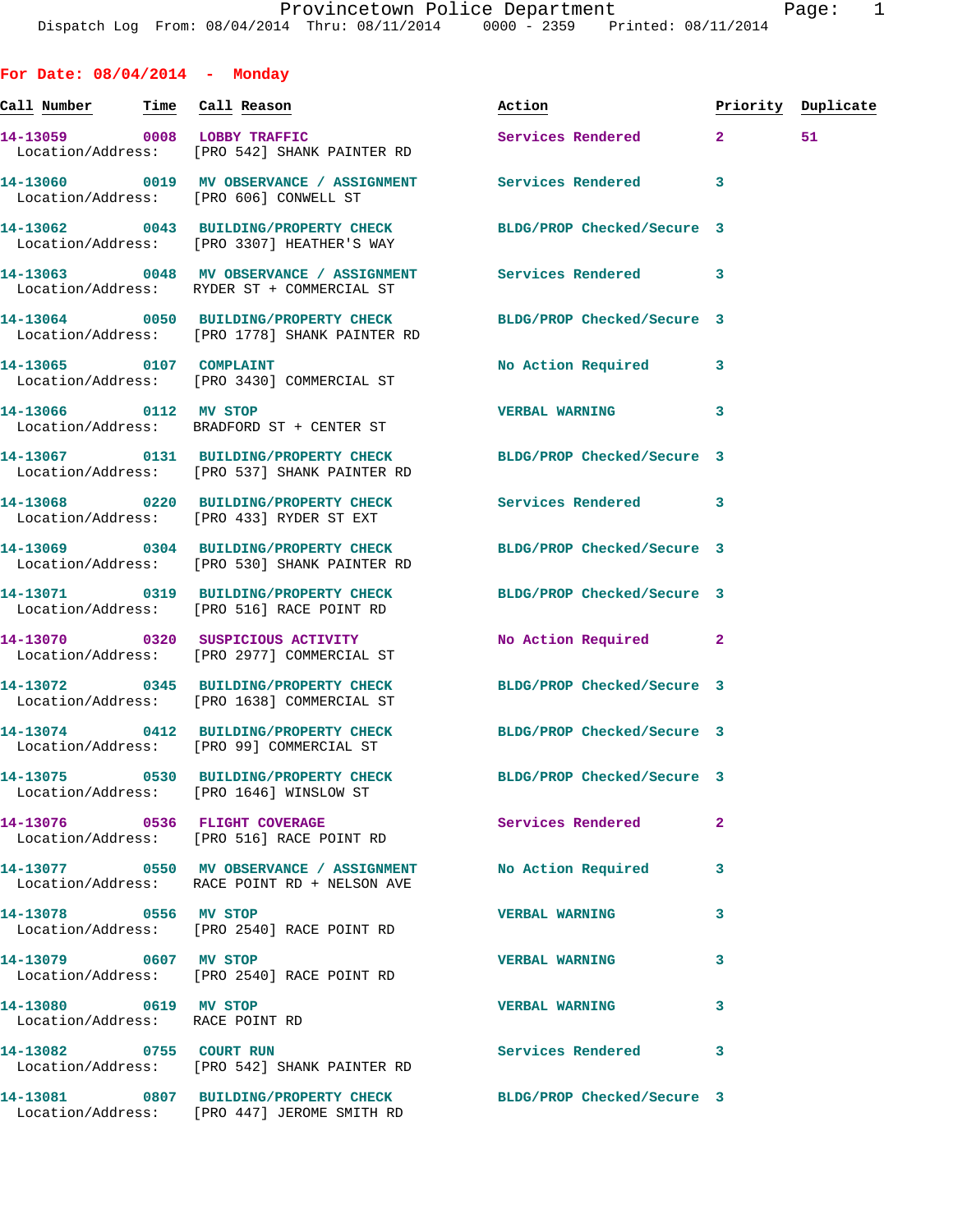|                                                              | Provincetown Police Department<br>Dispatch Log From: 08/04/2014 Thru: 08/11/2014   0000 - 2359   Printed: 08/11/2014 |                           |                | Page: 2      |  |
|--------------------------------------------------------------|----------------------------------------------------------------------------------------------------------------------|---------------------------|----------------|--------------|--|
|                                                              | 14-13083 0844 TOW/OBSTRUCTING Vehicle Towed<br>Location/Address: [PRO 1075] PLEASANT ST                              |                           | $\mathbf{2}$   |              |  |
|                                                              | 14-13084 0850 PARKED BOAT COMPLAINT Services Rendered 2<br>Location/Address: [PRO 60] BRADFORD ST                    |                           |                | $\mathbf{1}$ |  |
|                                                              | 14-13085 0900 PARKED MV COMPLAINT Services Rendered<br>Location/Address: [PRO 2520] PRINCE ST                        |                           | $\overline{2}$ |              |  |
| Location/Address: [PRO 2521] ROUTE 6                         | 14-13086 0901 MV OBSERVANCE / ASSIGNMENT Services Rendered 3                                                         |                           |                |              |  |
| Location/Address: [PRO 2521] ROUTE 6                         | 14-13087 0919 VERBAL SPEED                                                                                           | <b>VERBAL WARNING</b>     | 3              |              |  |
|                                                              | 14-13088 0948 TTY TEST CALL<br>Location/Address: [PRO 542] SHANK PAINTER RD                                          | Services Rendered 1       |                |              |  |
|                                                              | 14-13089 0955 PARK, WALK & TALK (Services Rendered 2)<br>Location: [PRO 3431] LOPES SQUARE                           |                           |                |              |  |
|                                                              | 14-13090 1004 TOWS/STREET SWEEP Wehicle Towed<br>Location/Address: [PRO 3489] COMMERCIAL ST                          |                           | $\mathbf{2}$   |              |  |
|                                                              | 14-13091 1042 MV OBSERVANCE / ASSIGNMENT Services Rendered 3<br>Location/Address: BRADFORD ST EXT + W VINE ST        |                           |                |              |  |
|                                                              | 14-13092 1214 FOUND KEYS/RETURNED Services Rendered 3<br>Location/Address: [PRO 105] COMMERCIAL ST                   |                           |                |              |  |
|                                                              | 14-13093 1237 ABANDONED BIKE<br>Location/Address: [PRO 817] COMMERCIAL ST                                            | Taken/Referred to Other 2 |                |              |  |
|                                                              | 14-13094 1312 SERVICE CALL<br>Location/Address: [PRO 488] MAYFLOWER AVE                                              | Services Rendered 3       |                |              |  |
|                                                              | 14-13095 1327 BUILDING/PROPERTY CHECK Services Rendered 3<br>Location/Address: [PRO 3430] COMMERCIAL ST              |                           |                |              |  |
|                                                              | 14-13097 1454 MEDICAL EMERGENCY PATIENT REFUSAL<br>Location/Address: [PRO 3296] SHANK PAINTER RD                     |                           | 1              |              |  |
| 14-13098 1457 HARASSMENT                                     | Location/Address: [PRO 542] SHANK PAINTER RD                                                                         | Services Rendered         | $\mathbf{2}$   |              |  |
| 14-13099 1514 MV STOP                                        | Location/Address: [PRO 57] BRADFORD ST                                                                               | VERBAL WARNING 3          |                |              |  |
| 14-13100 1545 COMPLAINT                                      | Location/Address: [PRO 542] SHANK PAINTER RD                                                                         | Services Rendered 3       |                |              |  |
| 14-13101 1608 ALARM - FIRE                                   | Location/Address: [PRO 1564] CONWELL ST                                                                              | Services Rendered         | 1              |              |  |
|                                                              | 14-13102 1616 STOLEN PURSE<br>Location/Address: [PRO 3908] COMMERCIAL ST                                             | Services Rendered         | $\mathbf{2}$   |              |  |
| 14-13103 1706 MV STOP<br>Location/Address: [PRO 521] ROUTE 6 |                                                                                                                      | Citation/Warning Issued 3 |                |              |  |
| 14-13104 1717 MV STOP                                        | Location/Address: [PRO 396] COMMERCIAL ST                                                                            | <b>VERBAL WARNING</b>     | 3              |              |  |
| Location/Address: [PRO 521] ROUTE 6                          | 14-13105 1717 MV DISABLED                                                                                            | Services Rendered         | $\mathbf{2}$   |              |  |
|                                                              | 14-13106 1757 MEDICAL EMERGENCY<br>Location/Address: [PRO 667] COMMERCIAL ST                                         | <b>PATIENT REFUSAL</b>    | $\mathbf{1}$   |              |  |
| 14-13107 1814 LOST WHITE IPHONE                              |                                                                                                                      | Services Rendered 3       |                |              |  |

Location/Address: [PRO 542] SHANK PAINTER RD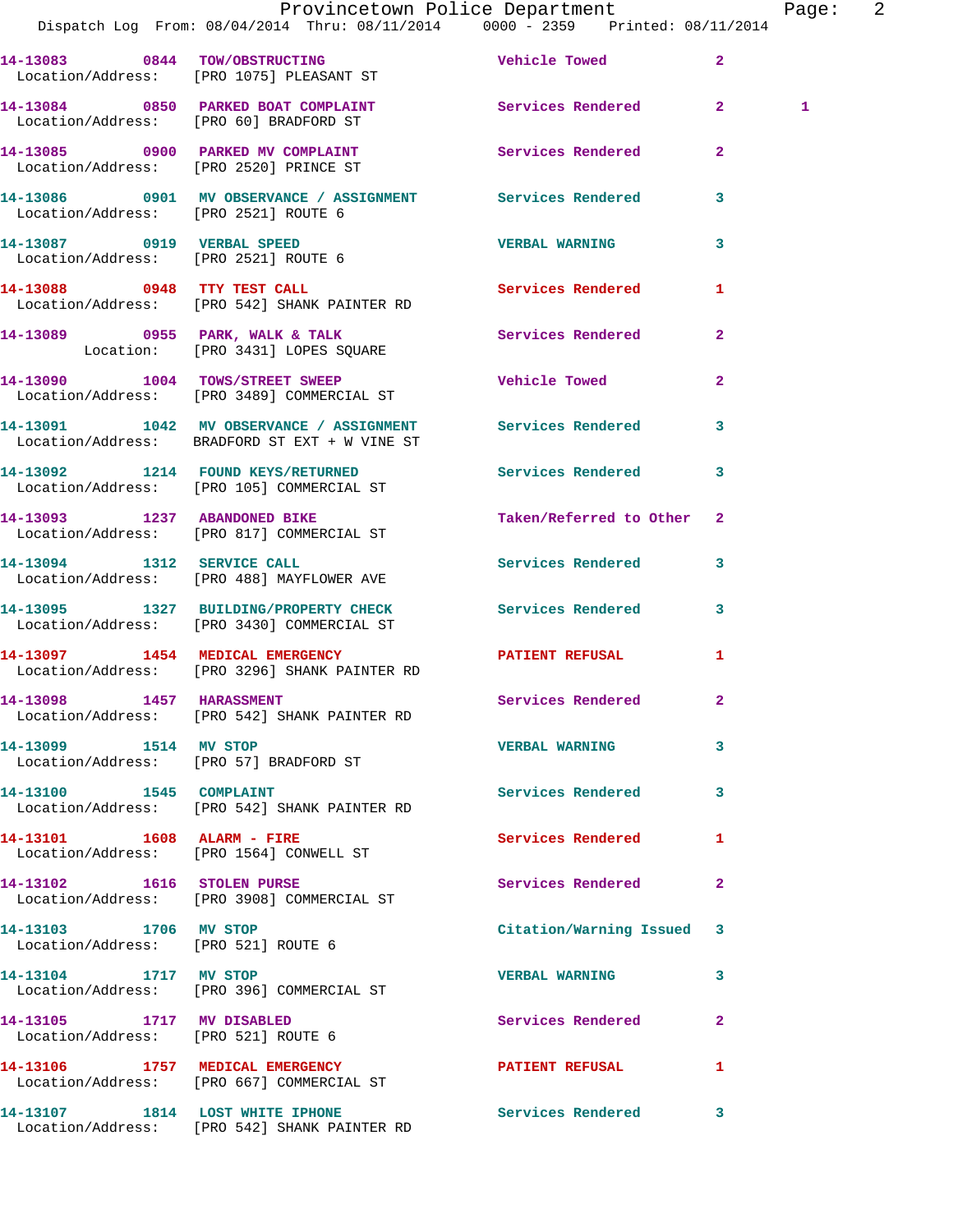|                                                            | Dispatch Log From: 08/04/2014 Thru: 08/11/2014 0000 - 2359 Printed: 08/11/2014                                  | Provincetown Police Department |                | Page: 3 |  |
|------------------------------------------------------------|-----------------------------------------------------------------------------------------------------------------|--------------------------------|----------------|---------|--|
|                                                            | 14-13108 1827 LOST KEY<br>Location/Address: [PRO 542] SHANK PAINTER RD                                          | Services Rendered              | 3              |         |  |
|                                                            | 14-13109 1831 PROPERTY DAMAGE<br>Location/Address: [PRO 1892] SHANK PAINTER RD                                  | Services Rendered              | 3              |         |  |
|                                                            | 14-13110 1854 LOST IPHONE<br>Location/Address: [PRO 542] SHANK PAINTER RD                                       | Services Rendered              | 3              |         |  |
|                                                            | 14-13111 1858 DOG BITE<br>Location/Address: [PRO 440] HARRY KEMP WAY                                            | Services Rendered              | $\overline{2}$ |         |  |
|                                                            | 14-13112 1909 BUILDING/PROPERTY CHECK BLDG/PROP Checked/Secure 3<br>Location/Address: [PRO 447] JEROME SMITH RD |                                |                |         |  |
|                                                            | 14-13113 1920 BUILDING/PROPERTY CHECK BLDG/PROP Checked/Secure 3<br>Location/Address: [PRO 306] COMMERCIAL ST   |                                |                |         |  |
|                                                            | 14-13115 2009 BUILDING/PROPERTY CHECK BLDG/PROP Checked/Secure 3<br>Location/Address: [PRO 182] COMMERCIAL ST   |                                |                |         |  |
|                                                            | 14-13116 2030 BUILDING/PROPERTY CHECK BLDG/PROP Checked/Secure 3<br>Location/Address: [PRO 2500] COMMERCIAL ST  |                                |                |         |  |
| 14-13119 2045 FOLLOW UP                                    | Location/Address: [PRO 2307] COMMERCIAL ST                                                                      | Services Rendered              | $\mathbf{2}$   |         |  |
|                                                            | 14-13121 2105 DISORDERLY<br>Location/Address: [PRO 3496] COMMERCIAL ST                                          | <b>GONE ON ARRIVAL</b>         | 2              |         |  |
|                                                            | 14-13122 2128 BUILDING/PROPERTY CHECK BLDG/PROP Checked/Secure 3<br>Location/Address: [PRO 3292] COMMERCIAL ST  |                                |                |         |  |
|                                                            | 14-13123 2134 LOST WALLET<br>Location/Address: [PRO 105] COMMERCIAL ST                                          | Services Rendered 3            |                |         |  |
|                                                            | 14-13124 2147 BUILDING/PROPERTY CHECK BLDG/PROP Checked/Secure 3<br>Location/Address: [PRO 175] COMMERCIAL ST   |                                |                |         |  |
|                                                            | 14-13125 2157 BUILDING/PROPERTY CHECK<br>Location/Address: [PRO 519] RACE POINT RD                              | BLDG/PROP Checked/Secure 3     |                |         |  |
| 14-13126 2208 LOST WALLET                                  | Location/Address: COURT ST + COMMERCIAL ST                                                                      | Services Rendered 3            |                |         |  |
|                                                            | 14-13129 2315 MEDICAL/CHEST PAINS Services Rendered<br>Location/Address: [PRO 542] SHANK PAINTER RD             |                                | $\mathbf{1}$   |         |  |
| 14-13130 2318 FOLLOW UP<br>Location/Address: COMMERCIAL ST |                                                                                                                 | Services Rendered              | $\mathbf{2}$   |         |  |
|                                                            | 14-13132 2338 MV OBSERVANCE / ASSIGNMENT Services Rendered<br>Location/Address: BRADFORD ST + RYDER ST          |                                | 3              |         |  |
|                                                            | 14-13131 2340 PARK, WALK & TALK<br>Location: [PRO 3431] LOPES SQUARE                                            | <b>Services Rendered</b>       | $\mathbf{2}$   |         |  |
|                                                            | 14-13133 2340 BUILDING/PROPERTY CHECK<br>Location/Address: [PRO 545] SHANK PAINTER RD                           | BLDG/PROP Checked/Secure 3     |                |         |  |
| 14-13134 2354 MV STOP                                      | Location/Address: [PRO 2880] COURT ST                                                                           | <b>VERBAL WARNING</b>          | 3              |         |  |
| For Date: $08/05/2014$ - Tuesday                           |                                                                                                                 |                                |                |         |  |
|                                                            | 14-13128 0000 LOBBY TRAFFIC<br>Location/Address: [PRO 542] SHANK PAINTER RD                                     | Services Rendered 2            |                | 44      |  |
|                                                            | 14-13135              0005     MV OBSERVANCE / ASSIGNMENT                 Services Rendered                     |                                | 3 <sup>7</sup> |         |  |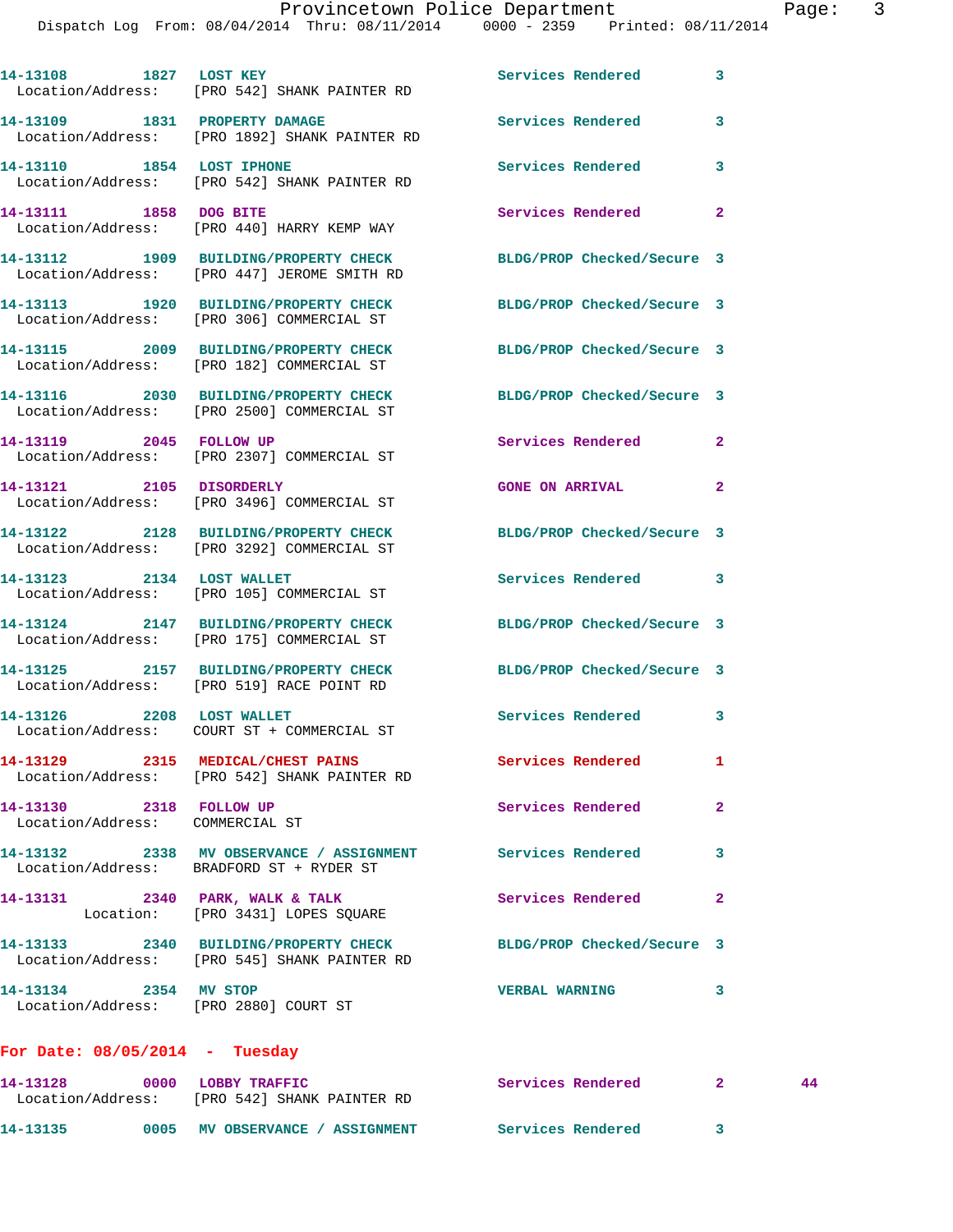|                                      | Dispatch Log From: 08/04/2014 Thru: 08/11/2014 0000 - 2359 Printed: 08/11/2014                               | Provincetown Police Department |              | Page:        | $\overline{4}$ |
|--------------------------------------|--------------------------------------------------------------------------------------------------------------|--------------------------------|--------------|--------------|----------------|
|                                      | Location/Address: BRADFORD ST + HOWLAND ST                                                                   |                                |              |              |                |
|                                      | 14-13136 0026 BUILDING/PROPERTY CHECK<br>Location/Address: [PRO 16] MAYFLOWER AVE                            | BLDG/PROP Checked/Secure 3     |              |              |                |
|                                      | 14-13137 0035 MV STOP<br>Location/Address: [PRO 204] COMMERCIAL ST                                           | Citation/Warning Issued 3      |              |              |                |
|                                      | 14-13139 0108 FOUND CT DRIVER'S LICENSE Services Rendered 3<br>Location/Address: [PRO 542] SHANK PAINTER RD  |                                |              | 1            |                |
|                                      | 14-13140 0128 SERVICE CALL/CLEANING UP Services Rendered 3<br>Location/Address: [PRO 3443] COMMERCIAL ST     |                                |              |              |                |
|                                      | 14-13141 0159 BUILDING/PROPERTY CHECK<br>Location/Address: [PRO 379] COMMERCIAL ST                           | BLDG/PROP Checked/Secure 3     |              |              |                |
|                                      | 14-13142 0224 BUILDING/PROPERTY CHECK<br>Location/Address: [PRO 1778] SHANK PAINTER RD                       | BLDG/PROP Checked/Secure 3     |              |              |                |
|                                      | 14-13143 0256 BUILDING/PROPERTY CHECK<br>Location/Address: [PRO 530] SHANK PAINTER RD                        | BLDG/PROP Checked/Secure 3     |              |              |                |
|                                      | 14-13144 0315 BUILDING/PROPERTY CHECK<br>Location/Address: [PRO 516] RACE POINT RD                           | BLDG/PROP Checked/Secure 3     |              |              |                |
|                                      | 14-13145 0335 BUILDING/PROPERTY CHECK<br>Location/Address: [PRO 3296] SHANK PAINTER RD                       | BLDG/PROP Checked/Secure 3     |              |              |                |
|                                      | 14-13146 0522 BUILDING/PROPERTY CHECK<br>Location/Address: [PRO 3307] HEATHER'S WAY                          | BLDG/PROP Checked/Secure 3     |              |              |                |
|                                      | 14-13147 0527 BUILDING/PROPERTY CHECK<br>Location/Address: [PRO 3259] MACMILLAN WHARF                        | BLDG/PROP Checked/Secure 3     |              |              |                |
|                                      | 14-13148 0538 PARK, WALK & TALK<br>Location: [PRO 3431] LOPES SQUARE                                         | Services Rendered              | $\mathbf{2}$ |              |                |
|                                      | 14-13149 0555 MV OBSERVANCE / ASSIGNMENT Services Rendered<br>Location/Address: [PRO 2818] CONWELL ST        |                                | 3            |              |                |
|                                      | 14-13151 0633 ASSIST WATER DEPARTMENT Taken/Referred to Other 3<br>Location/Address: [PRO 348] COMMERCIAL ST |                                |              | $\mathbf{2}$ |                |
|                                      | 14-13152 0722 BUILDING/PROPERTY CHECK Services Rendered 3<br>Location/Address: [PRO 2500] COMMERCIAL ST      |                                |              |              |                |
|                                      | 14-13153 0732 PARK, WALK & TALK Services Rendered<br>Location/Address: [PRO 3287] ROUTE 6                    |                                | $\mathbf{2}$ |              |                |
|                                      | 14-13154 0826 BUILDING/PROPERTY CHECK BLDG/PROP Checked/Secure 3<br>Location/Address: [PRO 3317] CEMETERY RD |                                |              |              |                |
|                                      | 14-13157 0849 MV OBSERVANCE / ASSIGNMENT Services Rendered 3<br>Location/Address: COMMERCIAL ST + SNAIL RD   |                                |              |              |                |
|                                      | 14-13158 0857 BURGLAR ALARM<br>Location/Address: [PRO 242] COMMERCIAL ST                                     | BLDG/PROP Checked/Secure 1     |              |              |                |
|                                      | 14-13159 0919 TOW/STREET SWEEP<br>Location/Address: [PRO 2136] COMMERCIAL ST                                 | <b>Vehicle Towed State</b>     | -2           |              |                |
|                                      | 14-13160 0936 MEDICAL EMERGENCY<br>Location/Address: [PRO 37] BRADFORD ST                                    | <b>GONE ON ARRIVAL</b>         | $\mathbf{1}$ |              |                |
| Location/Address: [PRO 2521] ROUTE 6 | 14-13161 0943 VERBAL MARKED LANES                                                                            | VERBAL WARNING 3               |              |              |                |
|                                      | 14-13162 0958 BUILDING/PROPERTY CHECK BLDG/PROP Checked/Secure 3<br>Location/Address: [PRO 3318] CEMETERY RD |                                |              |              |                |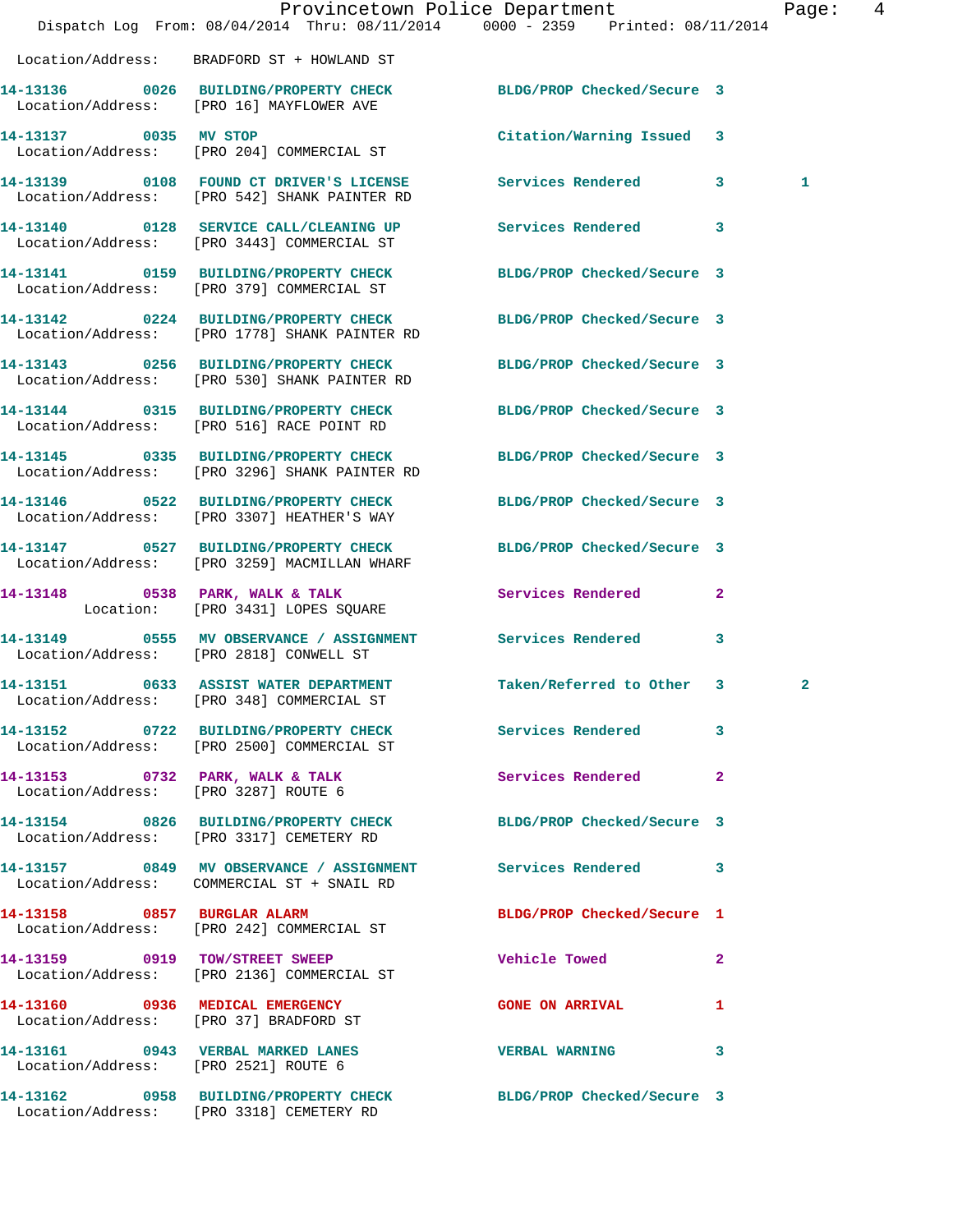|                                                          | Provincetown Police Department                                                                          |                          |                |
|----------------------------------------------------------|---------------------------------------------------------------------------------------------------------|--------------------------|----------------|
|                                                          | Dispatch Log From: 08/04/2014 Thru: 08/11/2014 0000 - 2359 Printed: 08/11/2014                          |                          |                |
|                                                          |                                                                                                         |                          | $\overline{2}$ |
| Location/Address: SHANK PAINTER RD                       | 14-13164 1002 MV OBSERVANCE / ASSIGNMENT Services Rendered                                              |                          | 3              |
|                                                          | 14-13165 1012 ABANDONED 911 CALL<br>Location/Address: [PRO 440] HARRY KEMP WAY                          | False Alarm              | 1              |
| Location/Address: [PRO 900] COURT ST                     | 14-13166 1022 PROPERTY DAMAGE/WALL SPOKEN TO                                                            |                          | 3              |
|                                                          | 14-13167 1032 LOST EYEGLASSES<br>Location/Address: [PRO 3121] COMMERCIAL ST                             | <b>Services Rendered</b> | 3              |
|                                                          | 14-13168 1124 PARK, WALK & TALK 1988 Services Rendered<br>Location: [PRO 3431] LOPES SQUARE             |                          | $\mathbf{2}$   |
|                                                          | 14-13169 1128 UNLICENSE PERFORMER THE VERBAL WARNING<br>Location/Address: [PRO 105] COMMERCIAL ST       |                          | 3              |
| 14-13170 1133 FOX CALL                                   | Location/Address: [PRO 1048] PEARL ST                                                                   | <b>Services Rendered</b> | $\mathbf{2}$   |
|                                                          | 14-13171 1146 STOLEN PROPERTY<br>Location/Address: [PRO 542] SHANK PAINTER RD                           | SPOKEN TO                | $\overline{a}$ |
|                                                          | 14-13172 1153 HEAD LACERATION<br>Location/Address: [PRO 991] MECHANIC ST                                | <b>PATIENT REFUSAL</b>   | 1              |
|                                                          | 14-13173 1208 MV ACCIDENT/PAST<br>Location/Address: [PRO 542] SHANK PAINTER RD                          | <b>SPOKEN TO</b>         | 1              |
|                                                          | 14-13174 1216 DIFFICULTY BREATHING<br>Location/Address: [PRO 515] RACE POINT RD                         | <b>Services Rendered</b> | 1              |
|                                                          | 14-13175 1219 911 ALI DISCREPANCY<br>Location/Address: [PRO 991] MECHANIC ST                            | Services Rendered        | 1              |
|                                                          | 14-13176    1233    ALARM - FIRE<br>Location/Address: [PRO 3430] COMMERCIAL ST                          | <b>False Alarm</b>       | $\mathbf{1}$   |
|                                                          | 14-13177 1237 FLIGHT COVERAGE<br>Location/Address: [PRO 516] RACE POINT RD                              | Services Rendered        |                |
|                                                          | 14-13178 1320 FLUID IN LUNGS/EVALUATION Services Rendered<br>Location/Address: [PRO 1328] COMMERCIAL ST |                          | 1              |
|                                                          | 14-13179 1323 VERBAL INSPECTION<br>Location/Address: CENTER ST + BRADFORD ST                            | <b>VERBAL WARNING</b>    | 3              |
|                                                          | 14-13180 1339 SERVICE CALL<br>Location/Address: [PRO 3609] COMMERCIAL ST                                | Services Rendered        | 3              |
|                                                          | 14-13181 1343 FOOT LACERATION/FIRST AID Services Rendered<br>Location/Address: [PRO 1638] COMMERCIAL ST |                          | 1              |
|                                                          | 14-13182 1350 PROPERTY CHECK REQUEST<br>Location/Address: [PRO 2675] COMMERCIAL ST                      | SPOKEN TO                | 3              |
| 14-13183 1400 SERVICE CALL                               | Location/Address: [PRO 488] MAYFLOWER AVE                                                               | <b>Services Rendered</b> | 3              |
|                                                          | 14-13184 1402 PARKED MOTORCYCLES<br>Location/Address: [PRO 1952] COMMERCIAL ST                          | Services Rendered        | 2              |
| 14-13185 1443 BIKE VS. MV<br>Refer To Accident: 14-44-AC | Location/Address: [PRO 1952] COMMERCIAL ST                                                              | Services Rendered        | $\mathbf{2}$   |
| 14-13186   1451   MV   ACCIDENT                          |                                                                                                         | Services Rendered        | $\mathbf{1}$   |

Page: 5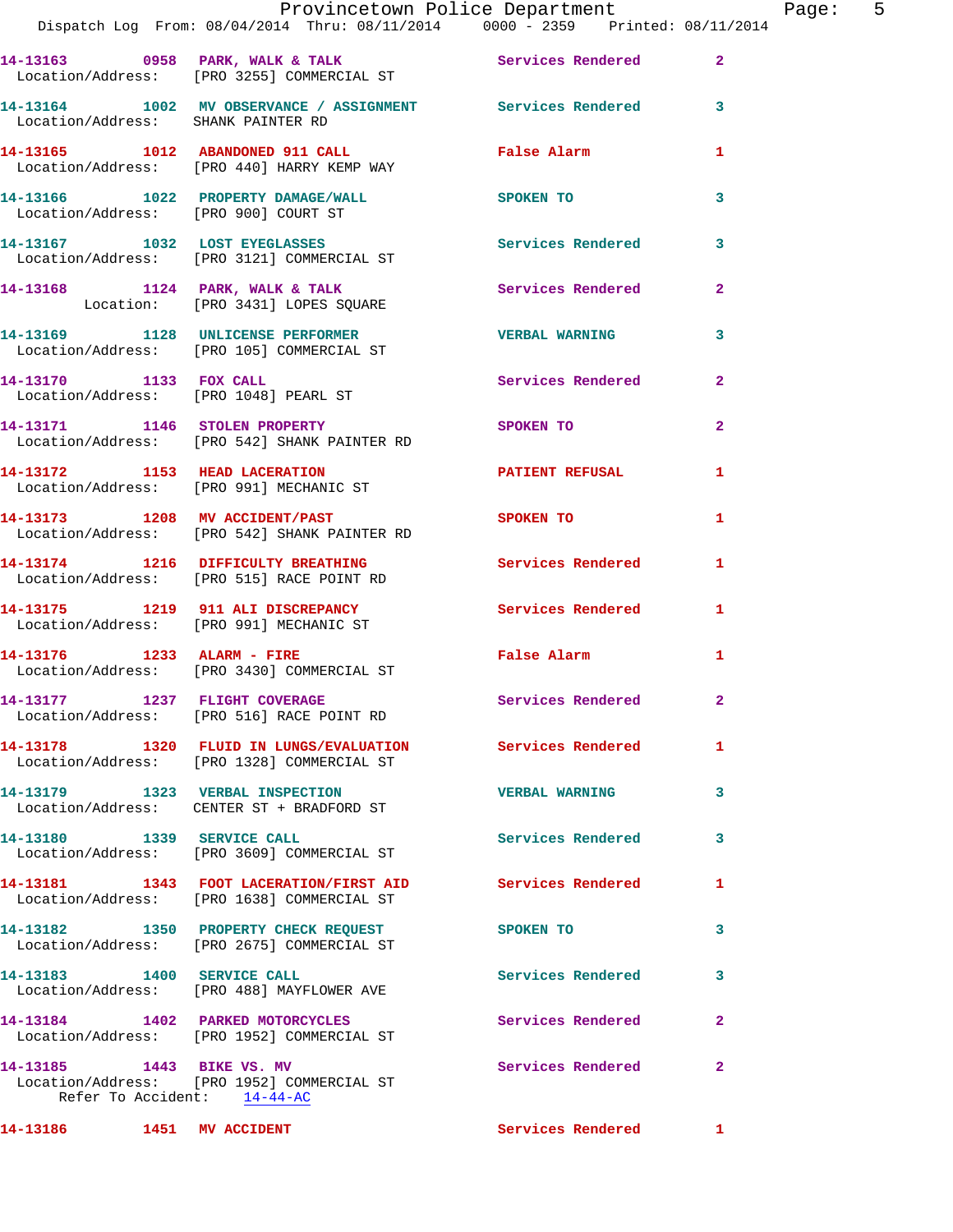## Provincetown Police Department The Page: 6

Dispatch Log From: 08/04/2014 Thru: 08/11/2014 0000 - 2359 Printed: 08/11/2014

| Location/Address: COMMERCIAL ST<br>Refer To Accident: 14-45-AC    |                                                                                                           |                                        |                |
|-------------------------------------------------------------------|-----------------------------------------------------------------------------------------------------------|----------------------------------------|----------------|
|                                                                   | 14-13187 1513 ANIMAL CALL/INJURED BIRD<br>Location: [PRO 3431] LOPES SQUARE                               | <b>Services Rendered 22 Services</b> 2 |                |
| 14-13188 1519 MV ACCIDENT/MINOR                                   | Location/Address: [PRO 94] BRADFORD ST                                                                    | Services Rendered                      | $\mathbf{1}$   |
|                                                                   | 14-13189    1520 SERVICE CALL<br>Location/Address: [PRO 3670] SHANK PAINTER RD                            | <b>Services Rendered</b>               | 3              |
|                                                                   | 14-13190    1529    911    GENERAL/ABANDONED<br>Location/Address: [PRO 515] RACE POINT RD                 | Services Rendered 1                    |                |
| Location/Address: [PRO 16] BRADFORD ST                            | 14-13191 1601 BUILDING/PROPERTY CHECK BLDG/PROP Checked/Secure 3                                          |                                        |                |
| Location/Address: [PRO 2479] ROUTE 6                              | 14-13192 1609 MV OBSERVANCE / ASSIGNMENT No Action Required                                               |                                        | 3              |
| 14-13193 1615 MV STOP<br>Location/Address: [PRO 521] ROUTE 6      |                                                                                                           | <b>VERBAL WARNING</b>                  | 3              |
|                                                                   | 14-13194 1633 GENERAL INFO/PRAISE FOR CSO'S Services Rendered                                             |                                        | 3              |
|                                                                   | 14-13195 1800 SERVICE CALL<br>Location/Address: [PRO 542] SHANK PAINTER RD                                | Services Rendered                      | 3              |
| 14-13196 1802 MV COMPLAINT<br>Location/Address: COMMERCIAL ST     |                                                                                                           | SPOKEN TO                              | $\overline{2}$ |
|                                                                   | 14-13197 1814 MEDICAL EMERGENCY/FALL<br>Location/Address: [PRO 3771] COMMERCIAL ST                        | Transported to Hospital 1              |                |
| 14-13198 1822 MV DISABLED<br>Location/Address: [PRO 2521] ROUTE 6 |                                                                                                           | <b>GONE ON ARRIVAL</b>                 | $\mathbf{2}$   |
|                                                                   | 14-13199 1823 PARK, WALK & TALK<br>Location/Address: [PRO 3085] COMMERCIAL ST                             | <b>Services Rendered</b>               | $\overline{2}$ |
| 14-13200 1834 MV STOP                                             | Location/Address: BRADFORD ST + PEARL ST                                                                  | <b>VERBAL WARNING</b>                  | 3              |
|                                                                   | 14-13201 1853 MEDICAL EMERGENCY/BREATH Services Rendered 1<br>Location/Address: [PRO 1042] OLD COLONY WAY |                                        |                |
| 14-13202 1929 MV STOP                                             | Location/Address: [PRO 2391] BRADFORD ST                                                                  | <b>VERBAL WARNING</b>                  | 3              |
|                                                                   | 14-13204 1955 BUILDING/PROPERTY CHECK<br>Location/Address: [PRO 2481] TREMONT ST                          | BLDG/PROP Checked/Secure 3             |                |
| 14-13205 1959 FOLLOW UP<br>Location/Address: COMMERCIAL ST        |                                                                                                           | Services Rendered                      | $\mathbf{2}$   |
|                                                                   | 14-13208 2017 PARK, WALK & TALK<br>Location/Address: [PRO 105] COMMERCIAL ST                              | <b>Services Rendered</b>               | $\mathbf{2}$   |
|                                                                   | 14-13207 2019 BUILDING/PROPERTY CHECK<br>Location/Address: [PRO 2500] COMMERCIAL ST                       | BLDG/PROP Checked/Secure 3             |                |
|                                                                   | 14-13209 2029 BUILDING/PROPERTY CHECK<br>Location/Address: [PRO 1638] COMMERCIAL ST                       | BLDG/PROP Checked/Secure 3             |                |
|                                                                   | 14-13210 2034 MEDICAL EMERGENCY/STUNG<br>Location/Address: [PRO 348] COMMERCIAL ST                        | <b>Services Rendered</b>               | $\mathbf{1}$   |
|                                                                   | 14-13211 2103 NOISE COMPLAINT<br>Location/Address: [PRO 3258] BRADFORD ST                                 | Services Rendered                      | 3              |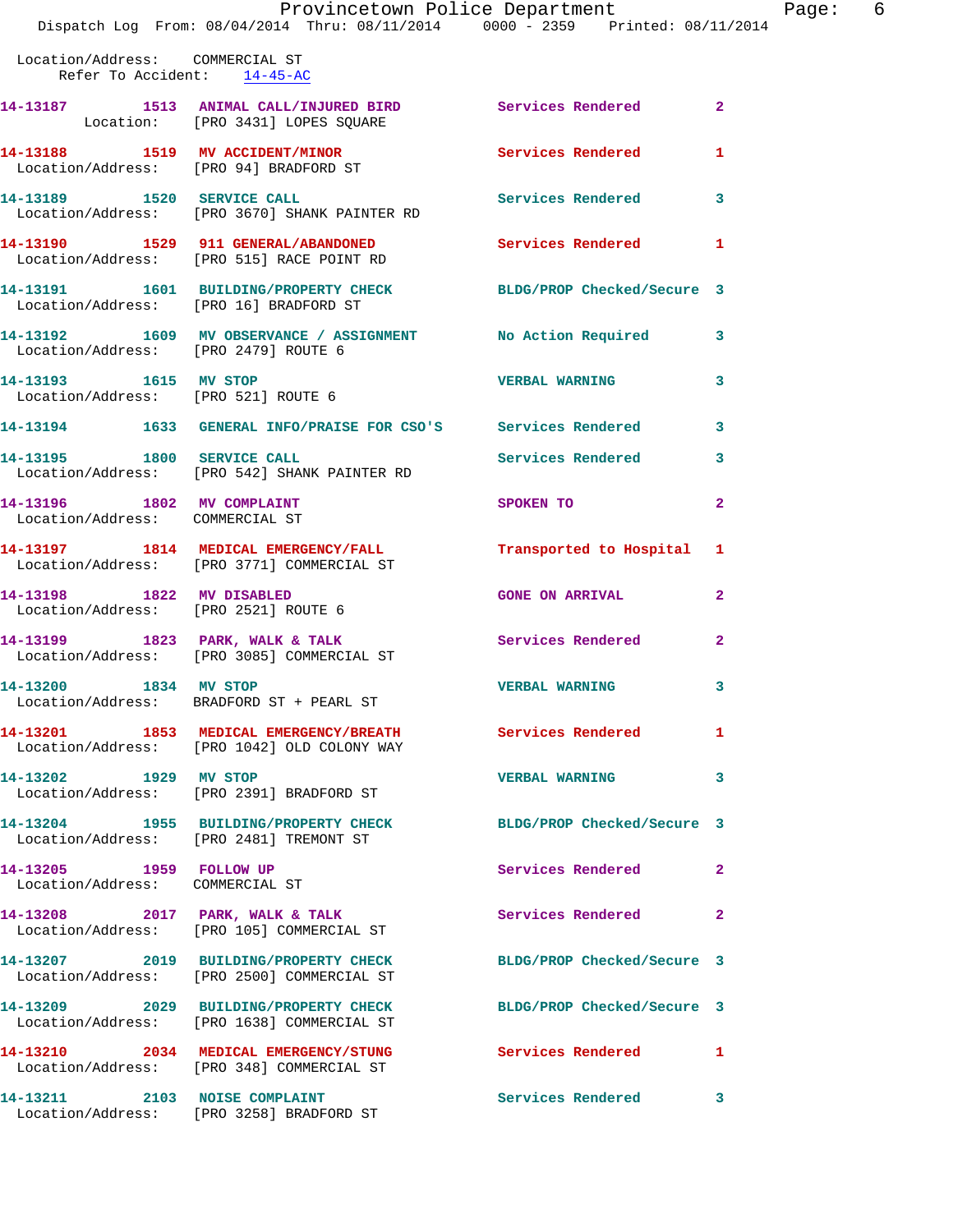|                                       | Provincetown Police Department Page: 7<br>Dispatch Log From: 08/04/2014 Thru: 08/11/2014   0000 - 2359   Printed: 08/11/2014 |                              |              |    |  |
|---------------------------------------|------------------------------------------------------------------------------------------------------------------------------|------------------------------|--------------|----|--|
| Location/Address: SHANK PAINTER RD    | 14-13212 2124 MV OBSERVANCE / ASSIGNMENT Services Rendered                                                                   |                              | $\mathbf{3}$ |    |  |
| 14-13213 2126 MV STOP                 | Location/Address: [PRO 539] SHANK PAINTER RD                                                                                 | <b>VERBAL WARNING 3</b>      |              |    |  |
| 14-13214 2135 MV STOP                 | Location/Address: [PRO 539] SHANK PAINTER RD                                                                                 | <b>VERBAL WARNING</b>        | 3            |    |  |
|                                       | 14-13215 2159 BUILDING/PROPERTY CHECK BLDG/PROP Checked/Secure 3<br>Location/Address: [PRO 519] RACE POINT RD                |                              |              |    |  |
|                                       | 14-13216 2208 FAKE I.D.'S<br>Location/Address: [PRO 3276] COMMERCIAL ST                                                      | Services Rendered            | $\mathbf{2}$ |    |  |
|                                       | 14-13217 2314 ALARM - FIRE<br>Location/Address: [PRO 539] SHANK PAINTER RD                                                   | False Alarm <b>Example 2</b> | 1            |    |  |
|                                       | 14-13219 2341 FOLLOW UP<br>Location/Address: [PRO 399] COMMERCIAL ST                                                         | No Action Required 2         |              |    |  |
| For Date: $08/06/2014$ - Wednesday    |                                                                                                                              |                              |              |    |  |
|                                       | 14-13220 0013 BUILDING/PROPERTY CHECK BLDG/PROP Checked/Secure 3<br>Location/Address: [PRO 526] RYDER ST EXT                 |                              |              |    |  |
|                                       | 14-13221 0034 MV OBSERVANCE / ASSIGNMENT Services Rendered<br>Location/Address: [PRO 447] JEROME SMITH RD                    |                              | $\mathbf{3}$ |    |  |
|                                       | 14-13222 0037 LOBBY TRAFFIC<br>Location/Address: [PRO 542] SHANK PAINTER RD                                                  | Services Rendered 2          |              | 24 |  |
|                                       | 14-13225 0104 MV OBSERVANCE / ASSIGNMENT Services Rendered<br>Location/Address: BRADFORD ST + RYDER ST                       |                              | 3            |    |  |
| 14-13226 0127 MV STOP                 | Location/Address: [PRO 731] BRADFORD ST                                                                                      | No Action Required 3         |              |    |  |
|                                       | 14-13228 0137 BUILDING/PROPERTY CHECK BLDG/PROP Checked/Secure 3<br>Location/Address: [PRO 1989] COMMERCIAL ST               |                              |              |    |  |
| Location/Address: [PRO 2539] RYDER ST | 14-13227 0138 BUILDING/PROPERTY CHECK                                                                                        | BLDG/PROP Checked/Secure 3   |              |    |  |
|                                       | 14-13229 0147 BUILDING/PROPERTY CHECK BLDG/PROP Checked/Secure 3<br>Location/Address: [PRO 440] HARRY KEMP WAY               |                              |              |    |  |
|                                       | 14-13230 0155 NOISE COMPLAINT<br>Location/Address: [PRO 149] COMMERCIAL ST                                                   | SPOKEN TO                    | 3            |    |  |
|                                       | 14-13231 0217 BUILDING/PROPERTY CHECK BLDG/PROP Checked/Secure 3<br>Location/Address: [PRO 379] COMMERCIAL ST                |                              |              |    |  |
| Location/Address: RYDER ST            | 14-13232 0238 FOUND HTC CELL PHONE                                                                                           | No Action Required 3         |              |    |  |
|                                       | 14-13233 0315 BUILDING/PROPERTY CHECK BLDG/PROP Checked/Secure 3<br>Location/Address: [PRO 537] SHANK PAINTER RD             |                              |              |    |  |
| 14-13235 0331 MV COMPLAINT            | Location/Address: ROUTE 6 + SNAIL RD                                                                                         | Taken/Referred to Other 2    |              |    |  |
|                                       | 14-13234 0332 BUILDING/PROPERTY CHECK BLDG/PROP Checked/Secure 3<br>Location/Address: [PRO 444] HIGH POLE HILL               |                              |              |    |  |
|                                       | 14-13236 0334 BUILDING/PROPERTY CHECK BLDG/PROP Checked/Secure 3<br>Location/Address: [PRO 516] RACE POINT RD                |                              |              |    |  |
|                                       | 14-13237 0449 PARK, WALK & TALK Services Rendered<br>Location/Address: [PRO 539] SHANK PAINTER RD                            |                              | $\mathbf{2}$ |    |  |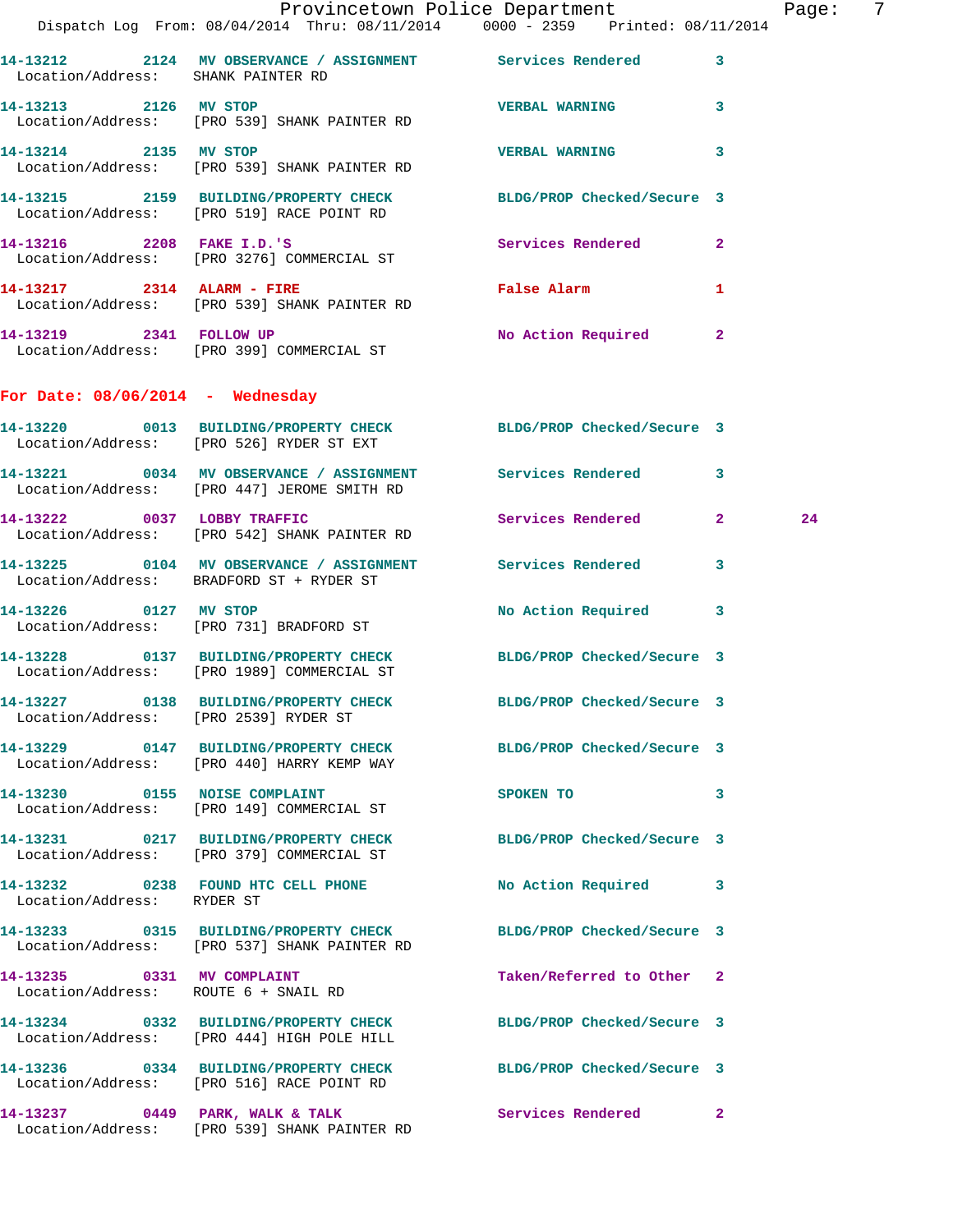|                                                                          | 14-13238 0524 BUILDING/PROPERTY CHECK BLDG/PROP Checked/Secure 3<br>Location/Address: [PRO 1778] SHANK PAINTER RD |                            |                         |
|--------------------------------------------------------------------------|-------------------------------------------------------------------------------------------------------------------|----------------------------|-------------------------|
| Location/Address: ROUTE 6 + SNAIL RD                                     | 14-13239 0555 MV OBSERVANCE / ASSIGNMENT No Action Required                                                       |                            | 3                       |
|                                                                          |                                                                                                                   | Services Rendered          | 3                       |
| 14-13241 0625 MEDICAL EMERGENCY<br>Location/Address: [PRO 3222] ALDEN ST |                                                                                                                   | Transported to Hospital 1  |                         |
| 14-13242 0713 LOOSE DOG                                                  | Location/Address: GOSNOLD ST + COMMERCIAL ST                                                                      | Services Rendered          | $\mathbf{2}$            |
|                                                                          | 14-13243 0720 BUILDING/PROPERTY CHECK<br>Location/Address: [PRO 175] COMMERCIAL ST                                | <b>Services Rendered</b>   | 3                       |
|                                                                          | 14-13245 0801 BUILDING/PROPERTY CHECK<br>Location/Address: [PRO 1638] COMMERCIAL ST                               | BLDG/PROP Checked/Secure 3 |                         |
|                                                                          | 14-13246 0802 FOUND IPHONE 5S<br>Location/Address: [PRO 1241] COMMERCIAL ST                                       | <b>Services Rendered</b>   | $\overline{\mathbf{3}}$ |
| Location/Address: ROUTE 6                                                | 14-13247 0803 MV OBSERVANCE / ASSIGNMENT Services Rendered 3                                                      |                            |                         |
| Location/Address: [PRO 571] ALDEN ST                                     | 14-13248 0813 BUILDING/PROPERTY CHECK                                                                             | BLDG/PROP Checked/Secure 3 |                         |
|                                                                          | 14-13249 0815 BUILDING/PROPERTY CHECK<br>Location/Address: [PRO 564] BAYBERRY AVE                                 | BLDG/PROP Checked/Secure 3 |                         |
|                                                                          | 14-13250 0819 PARK, WALK & TALK<br>Location/Address: [PRO 105] COMMERCIAL ST                                      | Services Rendered          | $\mathbf{2}$            |
| 14-13251 0845 MV STOP                                                    | Location/Address: [PRO 3568] CONWELL ST                                                                           | <b>VERBAL WARNING</b>      | 3                       |
| 14-13252 0859 SHOPLIFTING<br>Location/Address: [PRO 43] BRADFORD ST      |                                                                                                                   | Services Rendered          | 3                       |
| 14-13253 0910 MV STOP                                                    | Location/Address: [PRO 2818] CONWELL ST                                                                           | <b>VERBAL WARNING</b>      | 3                       |
|                                                                          | 14-13254 0913 MV OBSERVANCE / ASSIGNMENT<br>Location/Address: BRADFORD ST + HOWLAND ST                            | Services Rendered          | 3                       |
|                                                                          | 14-13255 0939 STOLEN PHONE/WALLET<br>Location/Address: [PRO 2702] COMMERCIAL ST                                   | <b>Services Rendered</b>   | $\overline{2}$          |
| Location/Address: COMMERCIAL ST                                          | 14-13256 1004 FOUND PURSE/RETURNED                                                                                | <b>Services Rendered</b>   | 3                       |
|                                                                          | 14-13257 1025 LOST MINI COOPER KEY<br>Location/Address: [PRO 105] COMMERCIAL ST                                   | <b>Services Rendered</b>   | 3                       |
|                                                                          | 14-13258 1045 PARK, WALK & TALK<br>Location/Address: [PRO 3296] SHANK PAINTER RD                                  | Services Rendered          | $\mathbf{2}$            |
| 14-13259 1102 PET PANTRY                                                 | Location/Address: [PRO 3296] SHANK PAINTER RD                                                                     | Services Rendered          | $\overline{2}$          |
|                                                                          | 14-13260 1107 BUILDING/PROPERTY CHECK<br>Location/Address: [PRO 3259] MACMILLAN WHARF                             | <b>Services Rendered</b>   | 3                       |
| 14-13261 1137 COMPLAINT                                                  | Location/Address: [PRO 204] COMMERCIAL ST                                                                         | Services Rendered          | $\mathbf{3}$            |
|                                                                          | 14-13262 1142 FOUND WALLET/RETURNED                                                                               | Services Rendered 3        |                         |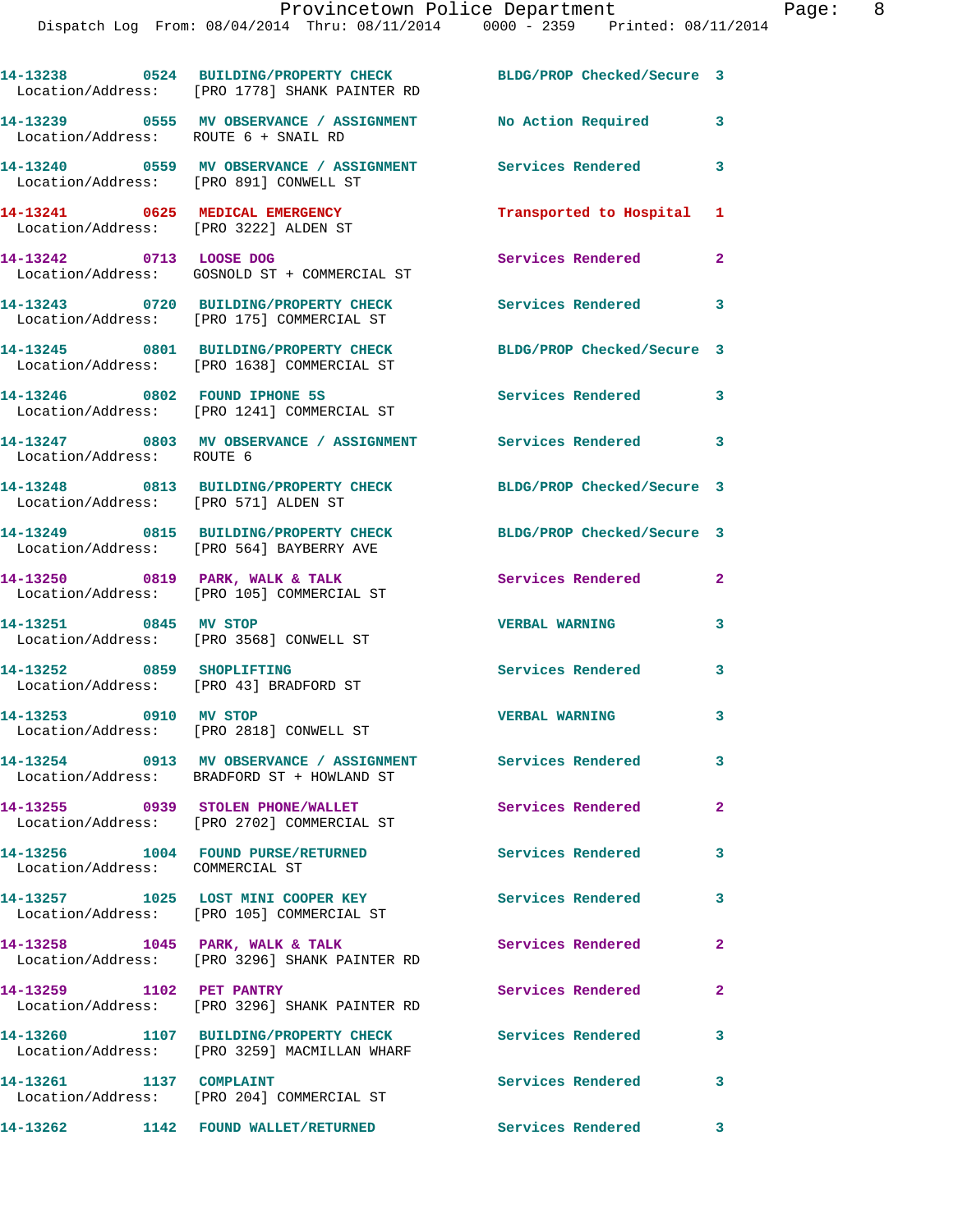|                                                                    | Provincetown Police Department<br>Dispatch Log From: 08/04/2014 Thru: 08/11/2014 0000 - 2359 Printed: 08/11/2014 |                            |                |
|--------------------------------------------------------------------|------------------------------------------------------------------------------------------------------------------|----------------------------|----------------|
|                                                                    | Location/Address: [PRO 105] COMMERCIAL ST                                                                        |                            |                |
| 14-13263 1206 MV ACCIDENT                                          | Location/Address: [PRO 80] CARVER ST                                                                             | Services Rendered 1        |                |
|                                                                    | 14-13264 1229 MEDICAL EMERGENCY<br>Location/Address: [PRO 2490] PROVINCELANDS RD                                 | Transported to Hospital    | 1              |
| 14-13265 1233 LOOSE DOG                                            | Location/Address: [PRO 3075] SHANK PAINTER RD                                                                    | Services Rendered          | $\overline{2}$ |
| 14-13266 1243 FOLLOW UP                                            | Location/Address: [PRO 43] BRADFORD ST                                                                           | Services Rendered          | $\mathbf{2}$   |
|                                                                    | 14-13267 1245 BUILDING/PROPERTY CHECK BLDG/PROP Checked/Secure 3<br>Location/Address: [PRO 2493] BRADFORD ST     |                            |                |
| 14-13268 1256 MV STOP                                              | Location/Address: ALDEN ST + JEROME SMITH RD                                                                     | <b>VERBAL WARNING</b>      | 3              |
| 14-13269 1259 BIKE GENERAL                                         | Location/Address: [PRO 210] COMMERCIAL ST                                                                        | Services Rendered          | $\overline{2}$ |
| 14-13270 1305 CAT ABSCESS<br>Location/Address: [PRO 1592] PEARL ST |                                                                                                                  | <b>Services Rendered</b>   | $\overline{a}$ |
|                                                                    | 14-13271 1334 ALARM - GENERAL<br>Location/Address: [PRO 306] COMMERCIAL ST                                       | False Alarm                | 1              |
|                                                                    | 14-13272 1338 LOST CASH<br>Location/Address: [PRO 105] COMMERCIAL ST                                             | Services Rendered          | 3              |
| Location/Address: [PRO 3287] ROUTE 6                               | 14-13273 1346 BUILDING/PROPERTY CHECK                                                                            | BLDG/PROP Checked/Secure 3 |                |
|                                                                    | 14-13274 1350 LOST LICENSE<br>Location/Address: [PRO 542] SHANK PAINTER RD                                       | Services Rendered          | 3              |
| 14-13275 1351 FOLLOW UP                                            | Location/Address: [PRO 105] COMMERCIAL ST                                                                        | Services Rendered          | $\overline{2}$ |
| 14-13276 1421 MV ACCIDENT                                          | Location/Address: [PRO 3296] SHANK PAINTER RD                                                                    | Services Rendered          | 1              |
| 14-13277 1432 911 GENERAL                                          | Location/Address: [PRO 3260] BRADFORD ST EXT                                                                     | <b>Services Rendered</b>   | 1              |
| 14-13278 1503 DISTURBANCE                                          | Location/Address: [PRO 1895] BRADFORD ST                                                                         | <b>Services Rendered</b>   | 1              |
|                                                                    | 14-13279 1514 COMPLAINT - STREET PERFORMERS Services Rendered<br>Location/Address: [PRO 223] COMMERCIAL ST       |                            | 3              |
|                                                                    | 14-13280 1526 PARK, WALK & TALK<br>Location/Address: [PRO 175] COMMERCIAL ST                                     | <b>Services Rendered</b>   | $\overline{2}$ |
| 14-13281 1535 MV STOP<br>Location/Address: [PRO 2513] ROUTE 6      |                                                                                                                  | <b>VERBAL WARNING</b>      | 3              |
| 14-13282 1548 MV ACCIDENT<br>Refer To Accident: $14-47-AC$         | Location/Address: [PRO 846] COMMERCIAL ST + KENDALL LN                                                           | Services Rendered          | 1              |
|                                                                    | 14-13283 1624 LOST SAMSUNG S3 CELLPHONE Services Rendered<br>Location/Address: [PRO 2539] RYDER ST EXT           |                            | 3              |
|                                                                    | 14-13284 1631 MEDICAL EMERGENCY<br>Location/Address: [PRO 3094] COMMERCIAL ST                                    | <b>PATIENT REFUSAL</b>     | 1              |
|                                                                    | 14-13285 1725 FOUND IPAD/RETURNED Services Rendered<br>Location/Address: [PRO 542] SHANK PAINTER RD              |                            | 3              |

Page: 9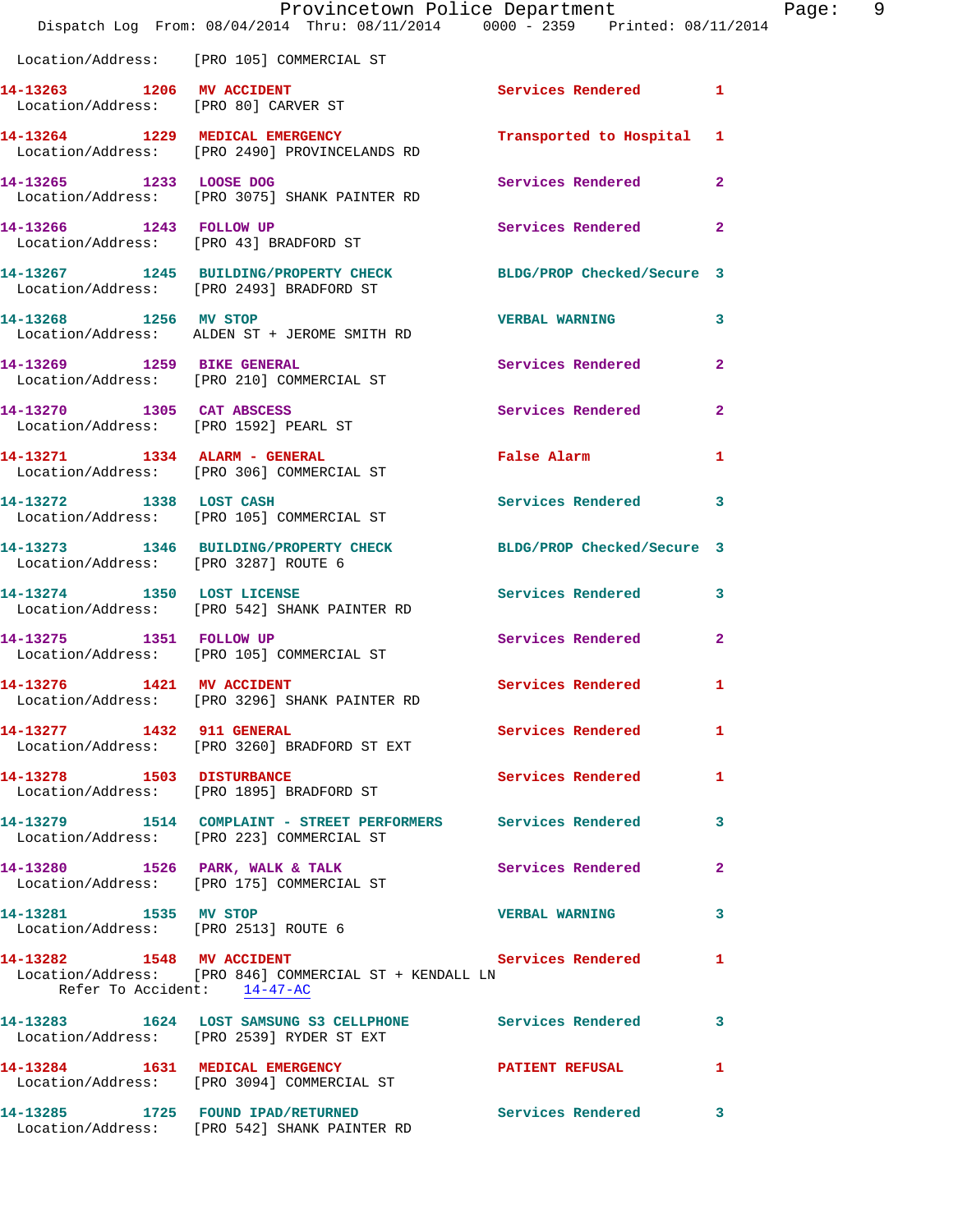|                                                              | 14-13286 1733 ALARM - FIRE<br>Location/Address: [PRO 1381] FRANKLIN ST                             | <b>False Alarm</b>         | $\mathbf{1}$ |
|--------------------------------------------------------------|----------------------------------------------------------------------------------------------------|----------------------------|--------------|
|                                                              | 14-13287 1813 PARK, WALK & TALK<br>Location/Address: [PRO 105] COMMERCIAL ST                       | Services Rendered          | $\mathbf{2}$ |
| Location/Address: ROUTE 6                                    | 14-13288 1830 MV OBSERVANCE / ASSIGNMENT Services Rendered                                         |                            | 3            |
| 14-13289 1854 MV STOP<br>Location/Address: [PRO 521] ROUTE 6 |                                                                                                    | <b>VERBAL WARNING</b>      | 3            |
|                                                              | 14-13290 1903 DISTURBANCE<br>Location/Address: [PRO 350] COMMERCIAL ST                             | Services Rendered          | 1            |
|                                                              | 14-13291 1922 MEDICAL EMERGENCY<br>Location/Address: [PRO 350] COMMERCIAL ST                       | <b>PATIENT REFUSAL</b>     | 1            |
|                                                              | 14-13292 1947 LARCENY / FORGERY / FRAUD<br>Location/Address: [PRO 542] SHANK PAINTER RD            | Services Rendered          | $\mathbf{2}$ |
|                                                              | 14-13293 2013 BUILDING/PROPERTY CHECK<br>Location/Address: [PRO 175] COMMERCIAL ST                 | BLDG/PROP Checked/Secure 3 |              |
|                                                              | 14-13294 2015 ALARM - GENERAL<br>Location/Address: [PRO 2032] COMMERCIAL ST                        | False Alarm                | $\mathbf{1}$ |
|                                                              | 14-13295 2017 BUILDING/PROPERTY CHECK<br>Location/Address: [PRO 306] COMMERCIAL ST                 | BLDG/PROP Checked/Secure 3 |              |
| Location/Address: BRADFORD ST + LAW ST                       | 14-13296 2029 MV OBSERVANCE / ASSIGNMENT Services Rendered 3                                       |                            |              |
|                                                              | 14-13297 2031 COMPLAINT - STREET PERFORMERS SPOKEN TO<br>Location/Address: [PRO 175] COMMERCIAL ST |                            | 3            |
|                                                              | 14-13299 2049 PARK, WALK & TALK<br>Location/Address: [PRO 175] COMMERCIAL ST                       | Services Rendered          | $\mathbf{2}$ |
|                                                              | 14-13298 2051 MEDICAL EMERGENCY<br>Location/Address: [PRO 2490] PROVINCELANDS RD                   | Transported to Hospital 1  |              |
| 14-13300 2106 NOISE COMPLAINT                                | Location/Address: [PRO 1483] MECHANIC ST                                                           | SPOKEN TO                  | 3            |
| 14-13301<br>Location/Address: [PRO 94] BRADFORD ST           | 2123 MV OBSERVANCE / ASSIGNMENT Services Rendered                                                  |                            | 3            |
|                                                              | 14-13303 2128 BUILDING/PROPERTY CHECK<br>Location/Address: [PRO 1778] SHANK PAINTER RD             | BLDG/PROP Checked/Secure 3 |              |
| 14-13302 2129 MV STOP                                        | Location/Address: [PRO 1288] BRADFORD ST                                                           | <b>VERBAL WARNING</b>      | 3            |
| 14-13304 2134 NOISE COMPLAINT                                | Location/Address: [PRO 1483] MECHANIC ST                                                           | SPOKEN TO                  | 3            |
|                                                              | 14-13305 2203 WELL BEING CHECK<br>Location/Address: [PRO 191] COMMERCIAL ST                        | <b>Services Rendered</b>   | 3            |
|                                                              | 14-13306 2220 BUILDING/PROPERTY CHECK<br>Location/Address: [PRO 2675] COMMERCIAL ST                | BLDG/PROP Checked/Secure 3 |              |
| 14-13307 2221 MV DISABLED                                    | Location/Address: KENDALL LN + COMMERCIAL ST                                                       | Services Rendered          | $\mathbf{2}$ |
| 14-13308 2223 DOG COMPLAINT                                  | Location/Address: [PRO 155] COMMERCIAL ST                                                          | Services Rendered          | $\mathbf{2}$ |
|                                                              | 14-13309 2227 BUILDING/PROPERTY CHECK BLDG/PROP Checked/Secure 3                                   |                            |              |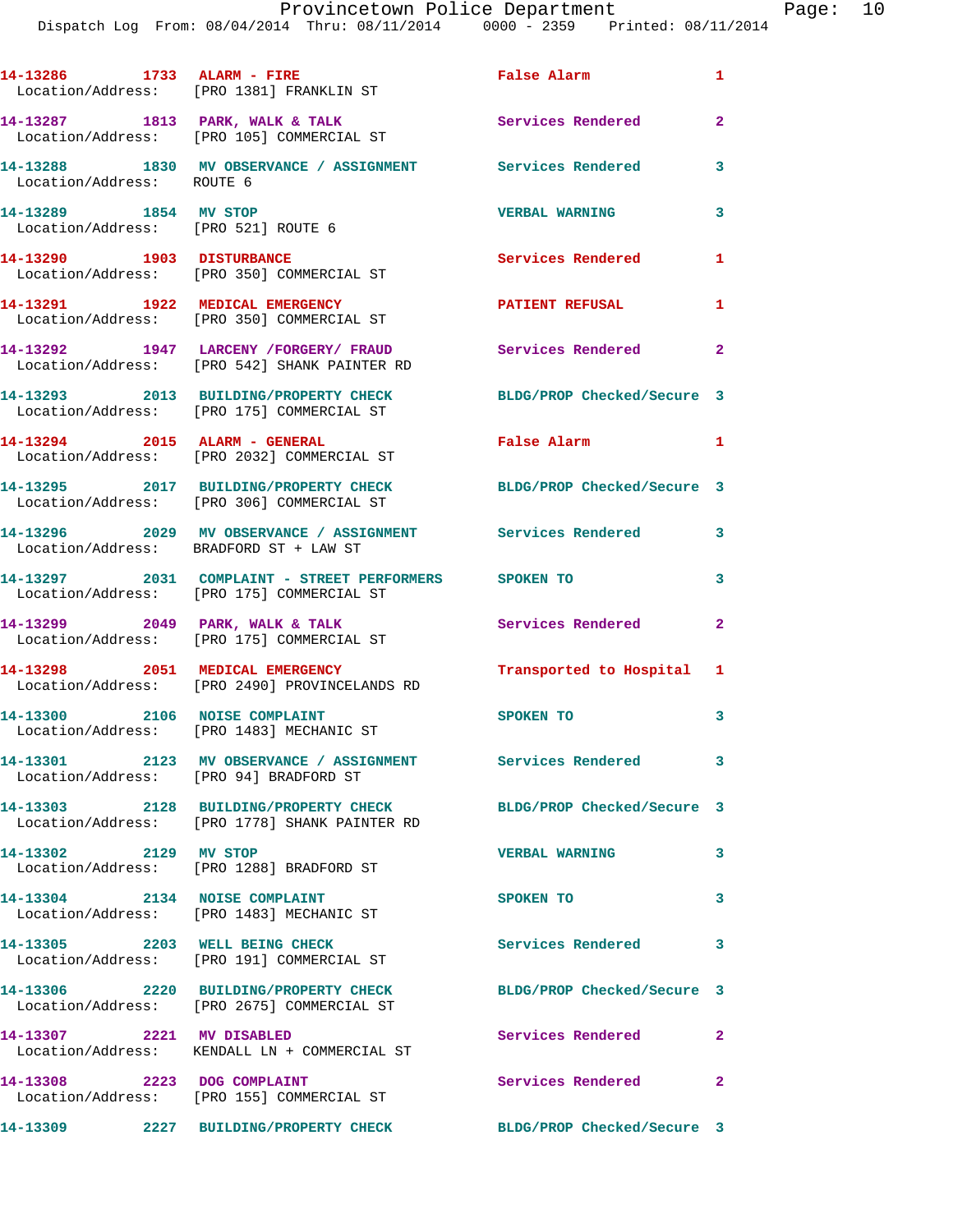|                                      | Dispatch Log From: 08/04/2014 Thru: 08/11/2014 0000 - 2359 Printed: 08/11/2014                                   | Provincetown Police Department Page: |              |    | 11 |
|--------------------------------------|------------------------------------------------------------------------------------------------------------------|--------------------------------------|--------------|----|----|
| Location/Address: [PRO 3287] ROUTE 6 |                                                                                                                  |                                      |              |    |    |
|                                      | 14-13310 2235 ASSIST CITIZEN<br>Location/Address: [PRO 3405] COMMERCIAL ST                                       | Services Rendered 3                  |              |    |    |
|                                      | 14-13311 2255 DOMESTIC DISTURBANCE/ASSAULT Services Rendered 1<br>Location/Address: [PRO 285] COMMERCIAL ST      |                                      |              |    |    |
|                                      | 14-13312 2320 BUILDING/PROPERTY CHECK Services Rendered 3<br>Location/Address: [PRO 2483] COMMERCIAL ST          |                                      |              |    |    |
|                                      | 14-13313 2326 FOLLOW UP<br>Location/Address: [PRO 399] COMMERCIAL ST<br>Refer To Arrest: 14-167-AR               | No Action Required 2                 |              |    |    |
|                                      | 14-13314 2343 BUILDING/PROPERTY CHECK BLDG/PROP Checked/Secure 3<br>Location/Address: [PRO 526] RYDER ST EXT     |                                      |              |    |    |
|                                      | 14-13315 2344 BUILDING/PROPERTY CHECK BLDG/PROP Checked/Secure 3<br>Location/Address: [PRO 530] SHANK PAINTER RD |                                      |              |    |    |
|                                      | 14-13316 2344 BUILDING/PROPERTY CHECK BLDG/PROP Checked/Secure 3<br>Location/Address: [PRO 2675] COMMERCIAL ST   |                                      |              |    |    |
|                                      | 14-13317 2359 NOISE COMPLAINT<br>Location/Address: [PRO 306] COMMERCIAL ST                                       | SPOKEN TO                            | $\sim$ 3     |    |    |
| For Date: $08/07/2014$ - Thursday    |                                                                                                                  |                                      |              |    |    |
| Location: THE PATIO                  | 14-13318 0007 BUILDING/PROPERTY CHECK BLDG/PROP Checked/Secure 3                                                 |                                      |              |    |    |
|                                      | 14-13319 0007 BUILDING/PROPERTY CHECK BLDG/PROP Checked/Secure 3<br>Location/Address: [PRO 3256] COMMERCIAL ST   |                                      |              |    |    |
|                                      | 14-13320 0020 LOBBY TRAFFIC<br>Location/Address: [PRO 542] SHANK PAINTER RD                                      | Services Rendered 2                  |              | 36 |    |
|                                      | 14-13321 0022 BUILDING/PROPERTY CHECK BLDG/PROP Checked/Secure 3<br>Location/Address: [PRO 2543] MACMILLAN WHARF |                                      |              |    |    |
|                                      | 14-13323 0022 BUILDING/PROPERTY CHECK<br>Location/Address: [PRO 2490] PROVINCELANDS RD                           | BLDG/PROP Checked/Secure 3           |              |    |    |
|                                      | 14-13322 0026 BUILDING/PROPERTY CHECK BLDG/PROP Checked/Secure 3<br>Location/Address: [PRO 519] RACE POINT RD    |                                      |              |    |    |
|                                      | 14-13324 0029 ASSIST AGENCY / NPS Services Rendered<br>Location/Address: [PRO 2490] PROVINCELANDS RD             |                                      | 3            |    |    |
| Location/Address: ROUTE 6            | 14-13328 0148 SUSPICIOUS ACTIVITY Could Not Locate                                                               |                                      | $\mathbf{2}$ |    |    |
|                                      | 14-13329 0202 BUILDING/PROPERTY CHECK BLDG/PROP Checked/Secure 3<br>Location/Address: [PRO 1638] COMMERCIAL ST   |                                      |              |    |    |
|                                      | 14-13330 0506 MEDICAL EMERGENCY<br>Location/Address: [PRO 350] COMMERCIAL ST                                     | Transported to Hospital 1            |              |    |    |
|                                      | 14-13331 0612 PARKING COMPLAINT / GENERAL Services Rendered<br>Location/Address: [PRO 716] BRADFORD ST           |                                      | 3            |    |    |
|                                      | 14-13332 0616 BUILDING/PROPERTY CHECK BLDG/PROP Checked/Secure 3<br>Location/Address: [PRO 440] HARRY KEMP WAY   |                                      |              |    |    |
|                                      | 14-13333 0637 BIKE CONFISCATED<br>Location/Address: [PRO 105] COMMERCIAL ST                                      | Services Rendered                    | $\mathbf{2}$ |    |    |
|                                      | 14-13334 0705 NOBLE NOT CALLING IN                                                                               | Services Rendered 3                  |              |    |    |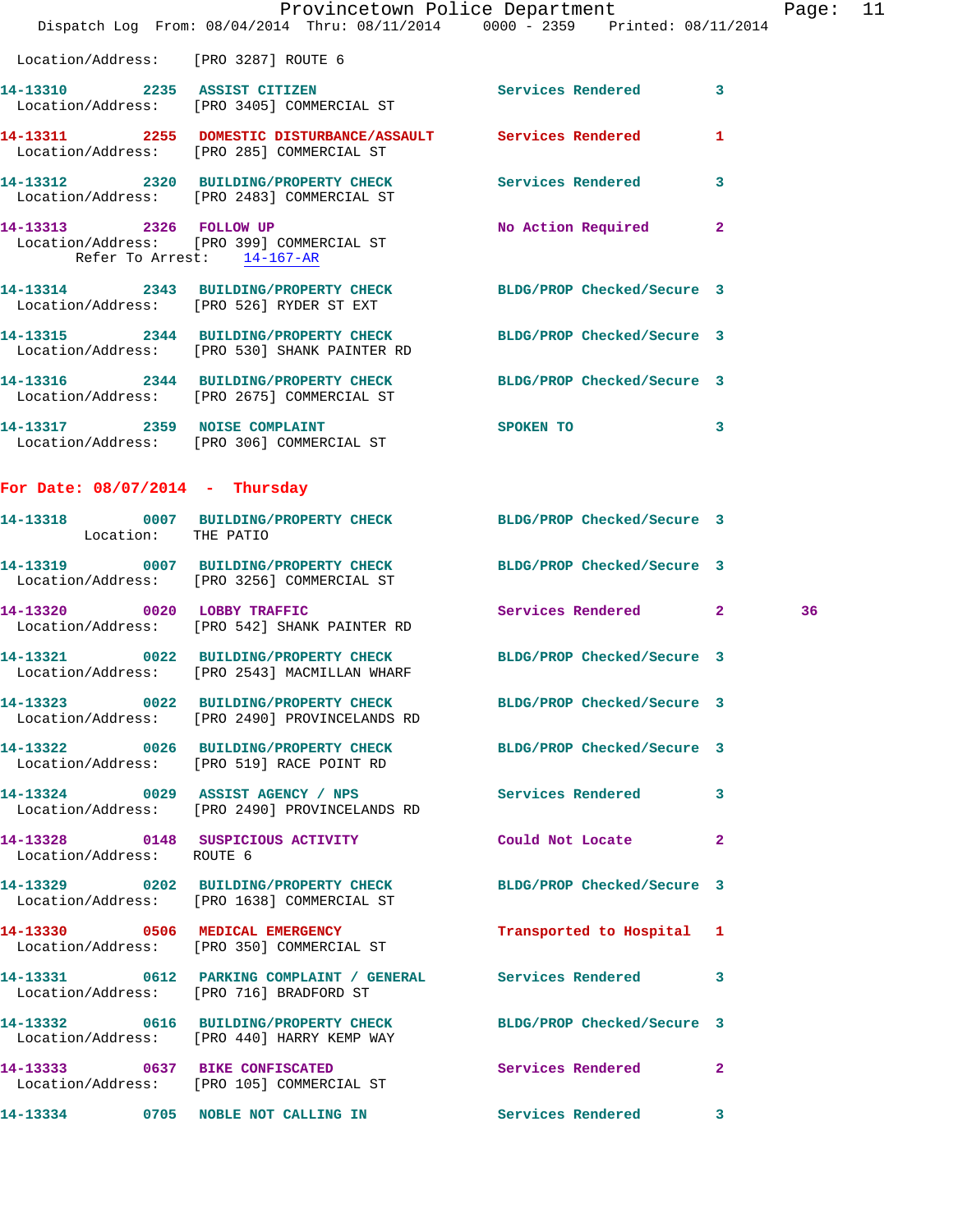|                                                           | Provincetown Police Department<br>Dispatch Log From: 08/04/2014 Thru: 08/11/2014 0000 - 2359 Printed: 08/11/2014  |                            |              |
|-----------------------------------------------------------|-------------------------------------------------------------------------------------------------------------------|----------------------------|--------------|
|                                                           |                                                                                                                   |                            |              |
|                                                           | 14-13335 0753 BUILDING/PROPERTY CHECK Services Rendered<br>Location/Address: [PRO 3430] COMMERCIAL ST             |                            | 3            |
|                                                           | 14-13336 0756 BUILDING/PROPERTY CHECK BLDG/PROP Checked/Secure 3<br>Location/Address: [PRO 2] ALDEN ST            |                            |              |
| 14-13337 0801 MV STOP                                     | Location/Address: SNAIL RD + ROUTE 6                                                                              | <b>VERBAL WARNING</b>      | 3            |
|                                                           | 14-13338 0820 ASSIST NY STATE PD<br>Location/Address: [PRO 2374] COMMERCIAL ST                                    | Could Not Locate           | 3            |
|                                                           | 14-13339 0855 BUILDING/PROPERTY CHECK<br>Location/Address: [PRO 3287] ROUTE 6                                     | BLDG/PROP Checked/Secure 3 |              |
|                                                           | 14-13340 0914 SERVE SUMMONS<br>Location/Address: [PRO 1892] SHANK PAINTER RD                                      | <b>Services Rendered</b>   | 3            |
|                                                           | 14-13341 0928 MEDICAL/DOT<br>Location/Address: [PRO 440] HARRY KEMP WAY                                           | Transported to Hospital    | 1            |
|                                                           | 14-13342 0930 GENERATOR TEST                                                                                      | <b>Services Rendered</b>   | 3            |
|                                                           | 14-13343 0934 PARK, WALK & TALK<br>Location: [PRO 3431] LOPES SQUARE                                              | <b>Services Rendered</b>   | $\mathbf{2}$ |
|                                                           | 14-13344 0951 MEDICAL EMERGENCY<br>Location/Address: [PRO 1892] SHANK PAINTER RD                                  | Services Rendered          | 1            |
|                                                           | 14-13345 0953 STREET SWEEPING TOWS<br>Location/Address: [PRO 1328] COMMERCIAL ST                                  | <b>Vehicle Towed</b>       | 3            |
|                                                           | 14-13346    1012    COMPLAINT<br>Location/Address: [PRO 175] COMMERCIAL ST                                        | <b>Services Rendered</b>   | 3            |
| 14-13347 1018 COMPLAINT                                   | Location/Address: NELSON AVE + RACE POINT RD                                                                      | <b>Services Rendered</b>   | 3            |
| 14-13348 1030 BOAT REMOVAL                                | Location/Address: FRANKLIN ST + COMMERCIAL ST                                                                     | Services Rendered          | 2            |
| 14-13349                                                  | 1040 FOLLOW UP<br>Location/Address: [PRO 507] PEARL ST                                                            | Services Rendered          | $\mathbf{2}$ |
| 14-13350 1058 HAZARDS                                     | Location/Address: BRADFORD ST + HOWLAND ST                                                                        | Citation/Warning Issued    | $\mathbf{2}$ |
|                                                           | 14-13351 1124 PARK, WALK & TALK<br>Location/Address: [PRO 488] MAYFLOWER AVE                                      | Services Rendered          | $\mathbf{2}$ |
|                                                           | 14-13352 1153 ASSIST AGENCY / FBI<br>Location/Address: [PRO 3504] COMMERCIAL ST                                   | <b>Services Rendered</b>   | 3            |
|                                                           | 14-13354 1308 NOISE COMPLAINT<br>Location/Address: [PRO 3446] COMMERCIAL ST                                       | Services Rendered          | 3            |
|                                                           | 14-13355 1327 BUILDING/PROPERTY CHECK<br>Location/Address: [PRO 571] ALDEN ST                                     | BLDG/PROP Checked/Secure 3 |              |
| 14-13356 1356 FOLLOW UP                                   | Location/Address: [PRO 105] COMMERCIAL ST                                                                         | Services Rendered          | $\mathbf{2}$ |
| 14-13357 1358 LOST CARDS<br>Location/Address: PLEASANT ST |                                                                                                                   | <b>Services Rendered</b>   | 3            |
|                                                           | 14-13358 1508 BUILDING/PROPERTY CHECK BLDG/PROP Checked/Secure 3<br>Location/Address: [PRO 1778] SHANK PAINTER RD |                            |              |
| 14-13359 1528 MV STOP                                     | Location/Address: [PRO 1867] SHANK PAINTER RD                                                                     | <b>VERBAL WARNING</b>      | 3            |

Page:  $12$ <br>014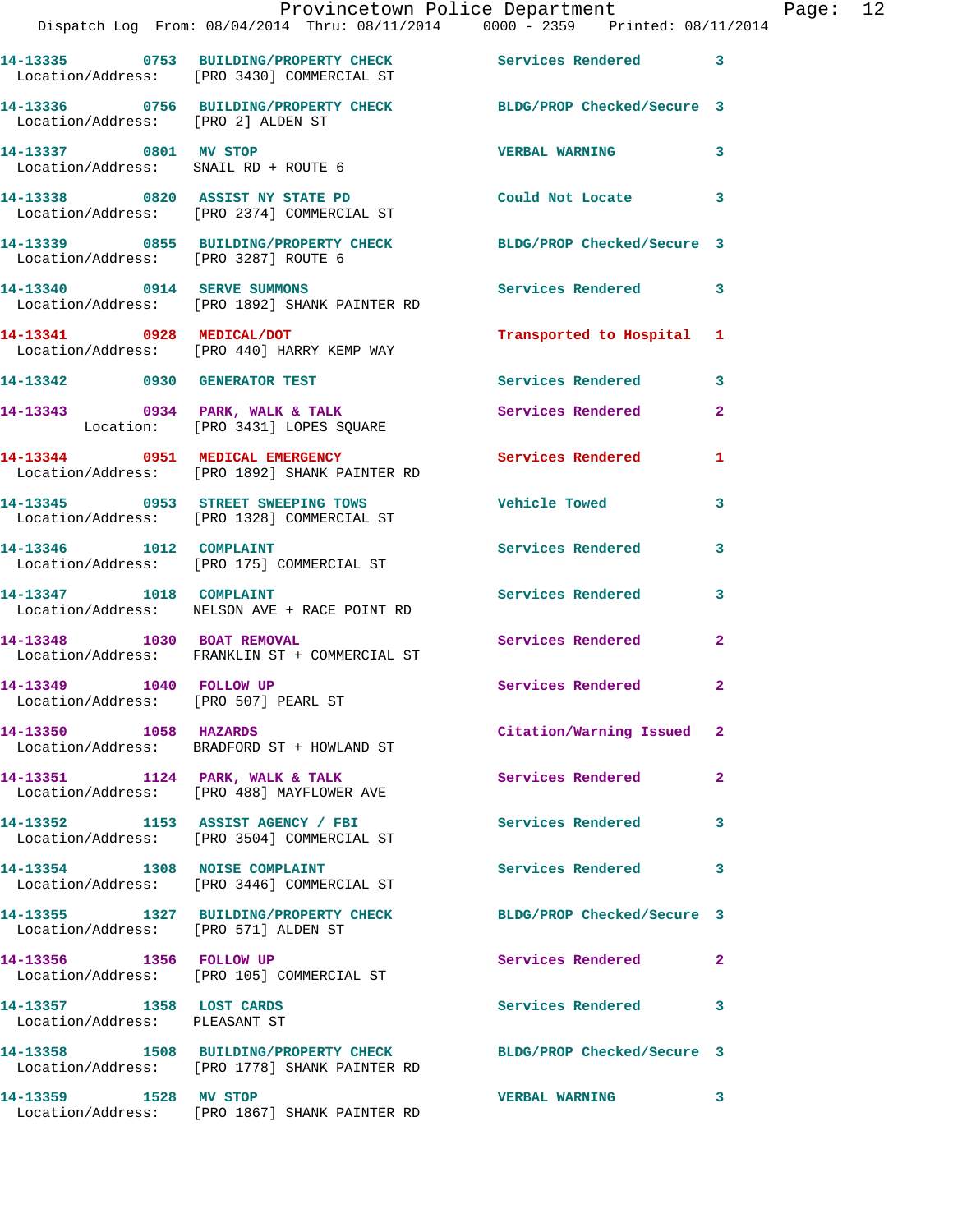|                                                                | Dispatch Log From: 08/04/2014 Thru: 08/11/2014 0000 - 2359 Printed: 08/11/2014                                    | Provincetown Police Department | Page: 13       |
|----------------------------------------------------------------|-------------------------------------------------------------------------------------------------------------------|--------------------------------|----------------|
|                                                                | 14-13360 1535 DOG IN CAR SPOKEN TO<br>Location/Address: [PRO 3296] SHANK PAINTER RD                               |                                | $\mathbf{2}$   |
|                                                                | 14-13361 1538 PARK, WALK & TALK 1999 Services Rendered<br>Location/Address: [PRO 105] COMMERCIAL ST               |                                | $\mathbf{2}$   |
|                                                                | 14-13362 1640 MEDICAL EMERGENCY<br>Location/Address: [PRO 2543] MACMILLAN WHARF                                   | PATIENT REFUSAL                | 1              |
|                                                                | 14-13363 1656 MEDICAL EMERGENCY/DOT Transported to Hospital 1<br>Location/Address: [PRO 440] HARRY KEMP WAY       |                                |                |
|                                                                | 14-13364 1737 MEDICAL EMERGENCY Transported to Hospital 1 Location/Address: [PRO 3222] ALDEN ST                   |                                |                |
| Location/Address: AUNT SUKEYS WAY                              | 14-13365 1827 PARKING COMPLAINT / GENERAL Citation/Warning Issued 3                                               |                                |                |
|                                                                | 14-13366 1831 PARK, WALK & TALK Services Rendered<br>Location/Address: [PRO 3085] COMMERCIAL ST                   |                                | $\overline{2}$ |
| Location/Address: COMMERCIAL ST                                | 14-13367 1848 LARCENY /FORGERY / FRAUD Services Rendered                                                          |                                | $\mathbf{2}$   |
|                                                                | 14-13369 1911 MV STOP<br>Location/Address: [PRO 210] COMMERCIAL ST<br>Refer To $P/C$ : 14-191-AR                  | Arrest(s) Made 3               |                |
| Location/Address: [PRO 3222] ALDEN ST                          | 14-13370 1941 MEDICAL EMERGENCY Transported to Hospital 1                                                         |                                |                |
|                                                                | 14-13371 1947 MEDICAL EMERGENCY<br>Location/Address: [PRO 2539] RYDER ST EXT                                      | Transported to Hospital 1      |                |
|                                                                | 14-13372 2015 LOST PEDI CAB WALKIE Services Rendered 3<br>Location/Address: [PRO 542] SHANK PAINTER RD            |                                |                |
|                                                                | 14-13373 2037 FOUND MA LICENSE<br>Location/Address: [PRO 542] SHANK PAINTER RD                                    | Services Rendered              | 3              |
| Location/Address: [PRO 16] BRADFORD ST                         | 14-13374 2048 BUILDING/PROPERTY CHECK BLDG/PROP Checked/Secure 3                                                  |                                |                |
|                                                                | 14-13376 2117 BUILDING/PROPERTY CHECK BLDG/PROP Checked/Secure 3<br>Location/Address: [PRO 2500] COMMERCIAL ST    |                                |                |
|                                                                | 14-13377 2118 COMPLAINT/FIREWORKS<br>Location/Address: [PRO 859] COMMERCIAL ST                                    | SPOKEN TO                      | 3              |
|                                                                | 14-13378 2223 BUILDING/PROPERTY CHECK BLDG/PROP Checked/Secure 3<br>Location/Address: [PRO 2675] COMMERCIAL ST    |                                |                |
|                                                                | 14-13379 2341 BUILDING/PROPERTY CHECK<br>Location/Address: [PRO 530] SHANK PAINTER RD                             | BLDG/PROP Checked/Secure 3     |                |
|                                                                | 14-13380 2346 BUILDING/PROPERTY CHECK BLDG/PROP Checked/Secure 3<br>Location/Address: [PRO 1778] SHANK PAINTER RD |                                |                |
|                                                                | 14-13381 2352 MV OBSERVANCE / ASSIGNMENT Services Rendered<br>Location/Address: BRADFORD ST + HOWLAND ST          |                                | 3              |
| For Date: $08/08/2014$ - Friday                                |                                                                                                                   |                                |                |
|                                                                | 14-13383 0009 BUILDING/PROPERTY CHECK BLDG/PROP Checked/Secure 3<br>Location/Address: [PRO 3256] COMMERCIAL ST    |                                |                |
| 14-13384 0011 ASSIST CITIZEN<br>Location/Address: ATLANTIC AVE |                                                                                                                   | Services Rendered              | 3.             |

**14-13385 0018 MEDICAL EMERGENCY Transported to Hospital 1**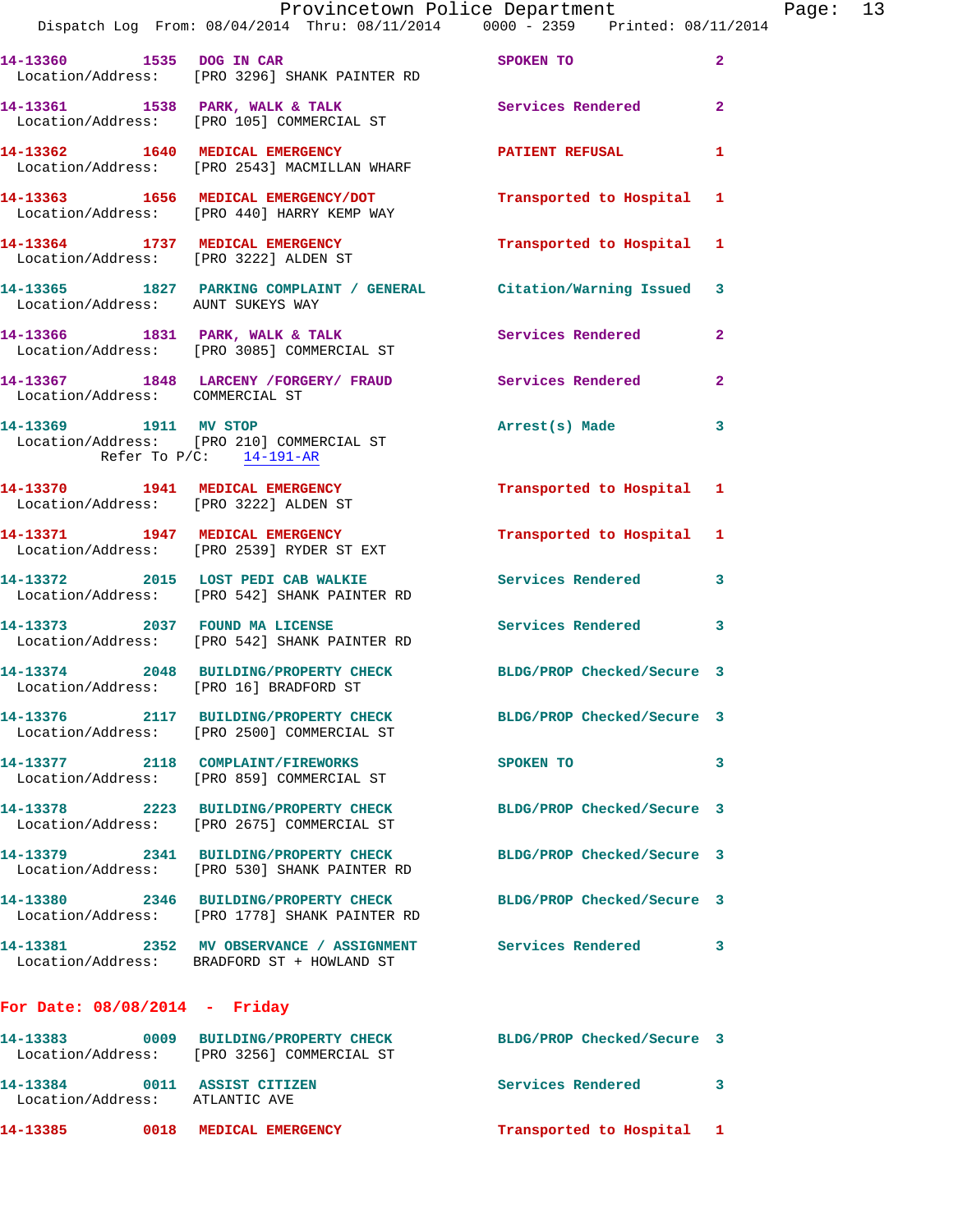|                                        | Dispatch Log From: 08/04/2014 Thru: 08/11/2014 0000 - 2359 Printed: 08/11/2014                                | Provincetown Police Department |              | Page: | 14 |
|----------------------------------------|---------------------------------------------------------------------------------------------------------------|--------------------------------|--------------|-------|----|
| Location/Address: [PRO 3726] CARVER ST |                                                                                                               |                                |              |       |    |
|                                        | 14-13386 0033 BUILDING/PROPERTY CHECK BLDG/PROP Checked/Secure 3<br>Location/Address: [PRO 526] RYDER ST EXT  |                                |              |       |    |
|                                        | 14-13387 0037 BUILDING/PROPERTY CHECK BLDG/PROP Checked/Secure 3<br>Location/Address: [PRO 204] COMMERCIAL ST |                                |              |       |    |
|                                        | 14-13388 0037 BUILDING/PROPERTY CHECK Services Rendered 3<br>Location/Address: [PRO 3259] MACMILLAN WHARF     |                                |              |       |    |
|                                        | 14-13389 0045 SUSPICIOUS ACTIVITY Services Rendered 2<br>Location/Address: [PRO 105] COMMERCIAL ST            |                                |              |       |    |
|                                        | 14-13390 0046 DOMESTIC DISTURBANCE/ASSAULT Services Rendered 1<br>Location/Address: [PRO 2616] COMMERCIAL ST  |                                |              |       |    |
|                                        | 14-13391 0057 BUILDING/PROPERTY CHECK<br>Location/Address: [PRO 519] RACE POINT RD                            | BLDG/PROP Checked/Secure 3     |              |       |    |
|                                        | 14-13392 0106 PARK, WALK & TALK 5 Services Rendered 2<br>Location/Address: [PRO 165] COMMERCIAL ST            |                                |              |       |    |
|                                        | 14-13393 0109 NOISE COMPLAINT<br>Location/Address: [PRO 1666] BANGS ST                                        | Peace Restored                 | 3            |       |    |
|                                        | 14-13394 0118 PARK, WALK & TALK<br>Location/Address: [PRO 165] COMMERCIAL ST                                  | Services Rendered              | $\mathbf{2}$ |       |    |
|                                        | 14-13395 0119 LOBBY TRAFFIC<br>Location/Address: [PRO 542] SHANK PAINTER RD                                   | Services Rendered 2            |              | 56    |    |
| Location/Address: [PRO 2518] ROUTE 6   | 14-13397 0520 MV OBSERVANCE / ASSIGNMENT Services Rendered                                                    |                                | 3            |       |    |
|                                        | 14-13398 0625 MEDICAL EMERGENCY<br>Location/Address: [PRO 1244] RACE POINT RD                                 | <b>PATIENT REFUSAL</b>         | 1            |       |    |
|                                        | 14-13399 0723 VERBAL SPEED<br>Location/Address: [PRO 521] ROUTE 6                                             | <b>VERBAL WARNING</b>          | 3            |       |    |
|                                        | 14-13400 0739 MV OBSERVANCE / ASSIGNMENT Services Rendered 3<br>Location/Address: [PRO 106] COMMERCIAL ST     |                                |              |       |    |
| Location/Address: [PRO 3287] ROUTE 6   | 14-13401 0759 BUILDING/PROPERTY CHECK BLDG/PROP Checked/Secure 3                                              |                                |              |       |    |
|                                        | 14-13402 0804 PARK, WALK & TALK<br>Location/Address: [PRO 3121] COMMERCIAL ST                                 | Services Rendered 2            |              |       |    |
|                                        | 14-13403 0828 BUILDING/PROPERTY CHECK<br>Location/Address: [PRO 2483] COMMERCIAL ST                           | BLDG/PROP Checked/Secure 3     |              |       |    |
|                                        | 14-13404 0836 COURT RUN<br>Location/Address: [PRO 542] SHANK PAINTER RD                                       | Services Rendered              | 3            |       |    |
| 14-13405 0838 WALK-UP                  | Location/Address: [PRO 1892] SHANK PAINTER RD                                                                 | Services Rendered 1            |              |       |    |
|                                        | 14-13406 0844 BUILDING/PROPERTY CHECK<br>Location/Address: [PRO 2494] BRADFORD ST                             | BLDG/PROP Checked/Secure 3     |              |       |    |
| 14-13407 0913 TTY TEST CALL            | Location/Address: [PRO 542] SHANK PAINTER RD                                                                  | Services Rendered              | $\mathbf{1}$ |       |    |
|                                        | 14-13409 0913 BUILDING/PROPERTY CHECK Services Rendered<br>Location/Address: [PRO 2977] COMMERCIAL ST         |                                | 3            |       |    |
| Location/Address: [PRO 2519] ROUTE 6   | 14-13408 0915 BACK INJURY/TRANSPORT                                                                           | Transported to Hospital 1      |              |       |    |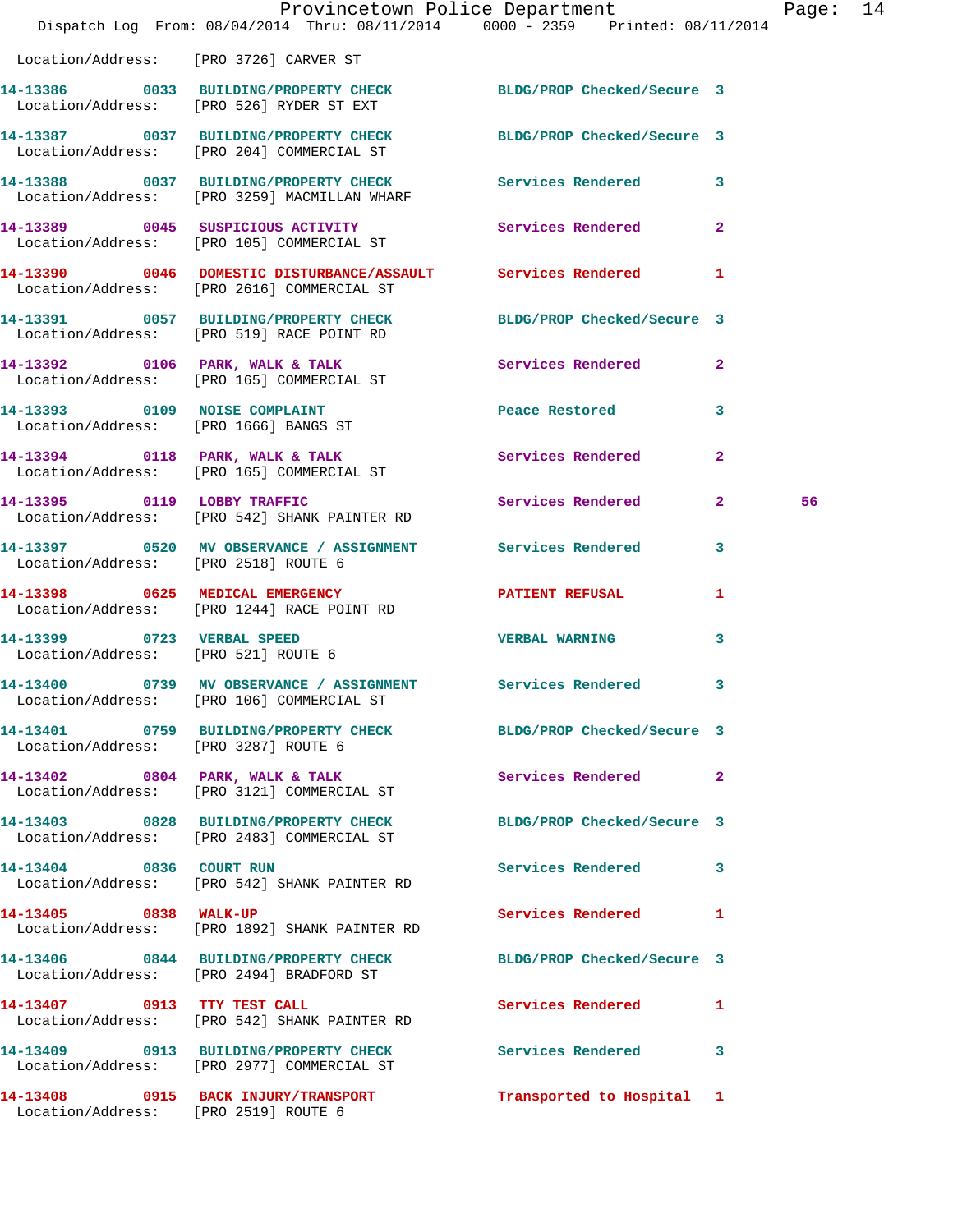|                                                                     | Provincetown Police Department<br>Dispatch Log From: 08/04/2014 Thru: 08/11/2014 0000 - 2359 Printed: 08/11/2014 |                          |                | Pag |
|---------------------------------------------------------------------|------------------------------------------------------------------------------------------------------------------|--------------------------|----------------|-----|
|                                                                     |                                                                                                                  |                          |                |     |
|                                                                     | 14-13410 0955 PARK, WALK & TALK Services Rendered Election/Address: [PRO 175] COMMERCIAL ST                      |                          | $\mathbf{2}$   |     |
|                                                                     | 14-13411 1016 ABANDONED 911 CALL Services Rendered<br>Location/Address: [PRO 1854] WEST VINE ST                  |                          | 1              |     |
|                                                                     | 14-13412 1025 BUILDING/PROPERTY CHECK Services Rendered<br>Location/Address: [PRO 564] BAYBERRY AVE              |                          | 3              |     |
|                                                                     | 14-13413 1038 PHONE SCAM<br>Location/Address: [PRO 573] WINSLOW ST                                               | SPOKEN TO                | $\overline{a}$ |     |
|                                                                     | 14-13414 1148 911 MISDIAL<br>Location/Address: [PRO 440] HARRY KEMP WAY                                          | Services Rendered        | 1              |     |
|                                                                     | 14-13415 1151 MV DISABLED<br>Location/Address: [PRO 113] COMMERCIAL ST                                           | No Action Required       | $\mathbf{2}$   |     |
| Location/Address: ROUTE 6                                           | 14-13416    1207    VERBAL SPEED                                                                                 | <b>VERBAL WARNING</b>    | 3              |     |
|                                                                     | Location/Address: [PRO 357] COMMERCIAL ST                                                                        |                          | 1              |     |
|                                                                     | 14-13418 1217 RACCOON ON DECK<br>Location/Address: [PRO 1213] FREEMAN ST                                         | Removed Hazard           | $\overline{a}$ |     |
|                                                                     | 14-13419 1228 MINOR MVA/PAST<br>Location/Address: [PRO 3259] MACMILLAN WHARF                                     | SPOKEN TO                | 1              |     |
|                                                                     | 14-13421 1332 BUILDING/PROPERTY CHECK BLDG/PROP Checked/Secure 3<br>Location/Address: [PRO 2206] COMMERCIAL ST   |                          |                |     |
|                                                                     | 14-13422 1333 BARKING DOG COMPLAINT SPOKEN TO<br>Location/Address: [PRO 365] COMMERCIAL ST                       |                          | $\overline{a}$ |     |
|                                                                     | 14-13423 1341 OVERDUE PERSON<br>Location/Address: [PRO 341] COMMERCIAL ST                                        | <b>SPOKEN TO</b>         | 1              |     |
|                                                                     | 14-13425 1500 COMPLAINT<br>Location/Address: STEARNS AVE + NELSON AVE                                            | Services Rendered        | 3              |     |
| 14-13426 1528 MV ACCIDENT<br>Location/Address: [PRO 2786] YOUNGS CT |                                                                                                                  | <b>Services Rendered</b> |                |     |
| 14-13427 1529 SHOPLIFTING                                           | Location/Address: [PRO 3296] SHANK PAINTER RD                                                                    | No Action Required       | $\mathbf{2}$   |     |
| 14-13428 1613 DOGS OFF LEASH                                        | Location/Address: [PRO 2543] MACMILLAN WHARF                                                                     | Services Rendered        | 2 <sup>1</sup> | 1   |
|                                                                     | 14-13429 1630 LOOSE DOG<br>Location/Address: [PRO 526] RYDER ST EXT                                              | Services Rendered        | $\mathbf{2}$   |     |
|                                                                     | 14-13431 1723 FOUND WALLET/RETURNED Services Rendered<br>Location/Address: [PRO 3746] BRADFORD ST EXT            |                          | 3              |     |
|                                                                     | 14-13432 1758 MV OBSERVANCE / ASSIGNMENT No Action Required<br>Location: [PRO 3672] TOWN LINE                    |                          | 3              |     |
|                                                                     | 14-13433 1813 MV HIT & RUN VS BIKE Could Not Locate<br>Location/Address: WINSLOW ST + BRADFORD ST                |                          | $\mathbf{2}$   |     |
|                                                                     | 14-13434 1826 SEWER BACK UP<br>Location/Address: [PRO 2052] COMMERCIAL ST                                        | Services Rendered        | 3              |     |
| 14-13435 1857 MV STOP                                               | Location/Address: [PRO 43] BRADFORD ST                                                                           | <b>VERBAL WARNING</b>    | 3              |     |
|                                                                     |                                                                                                                  |                          |                |     |

**14-13436 1906 LOST KEYS Services Rendered 3**  Location/Address: [PRO 542] SHANK PAINTER RD

age: 15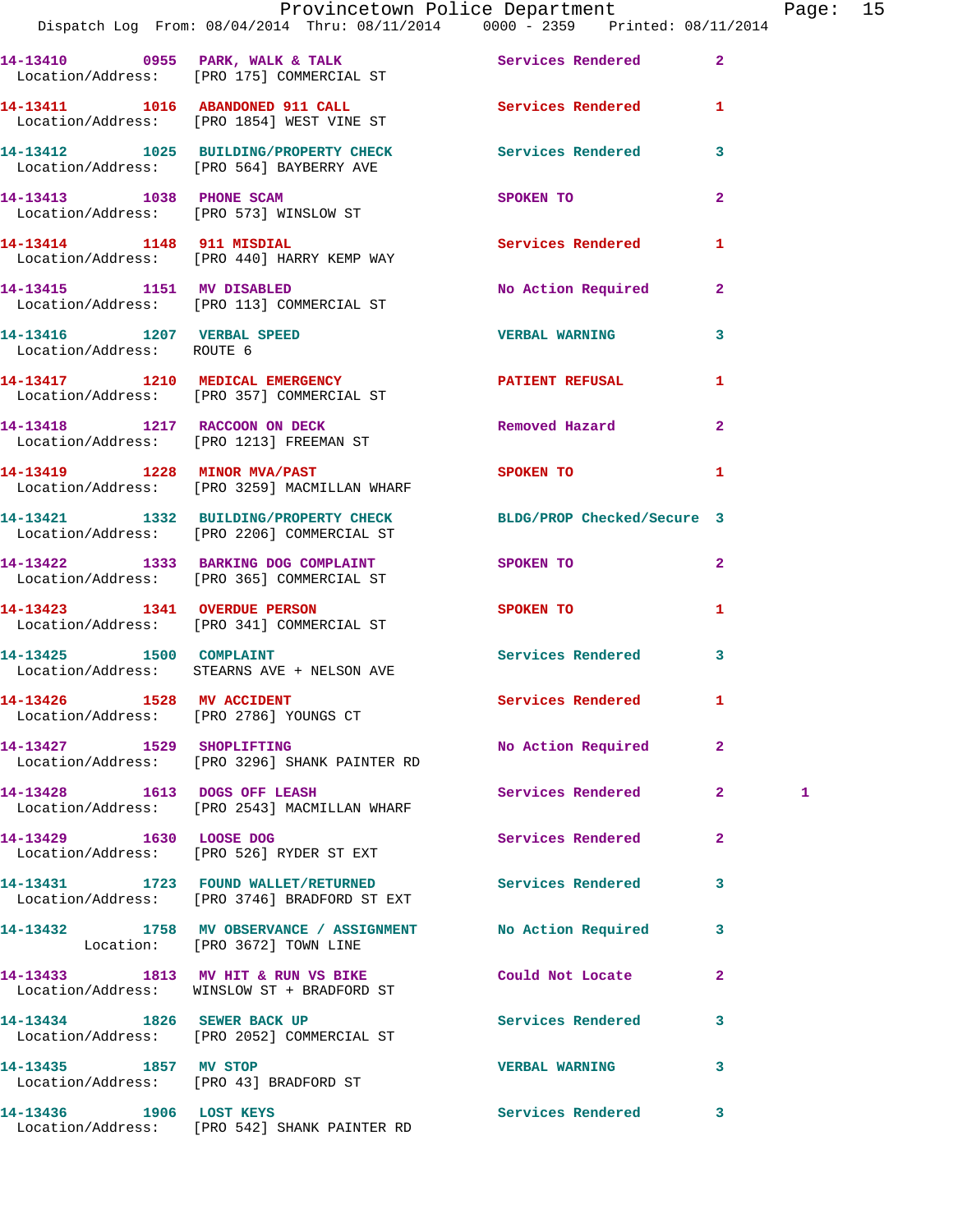|                                                             | 14-13437 1909 MEDICAL EMERGENCY<br>Location/Address: [PRO 1402] NELSON AVE                                                             | Transported to Hospital 1  |                         |
|-------------------------------------------------------------|----------------------------------------------------------------------------------------------------------------------------------------|----------------------------|-------------------------|
|                                                             | 14-13438 1920 BUILDING/PROPERTY CHECK<br>Location/Address: [PRO 2206] COMMERCIAL ST                                                    | BLDG/PROP Checked/Secure 3 |                         |
|                                                             | 14-13439 1924 PARK, WALK & TALK<br>Location/Address: [PRO 149] COMMERCIAL ST                                                           | <b>Services Rendered</b>   | $\mathbf{2}$            |
|                                                             | 14-13440 1932 FOUND SET OF BMW KEYS<br>Location/Address: [PRO 2543] MACMILLAN WHARF                                                    | <b>No Action Required</b>  | 3                       |
| 14-13441 1938 MV STOP<br>Location/Address: PROVINCELANDS RD |                                                                                                                                        | <b>VERBAL WARNING</b>      | $\overline{\mathbf{3}}$ |
|                                                             | 14-13442 1943 BUILDING/PROPERTY CHECK BLDG/PROP Checked/Secure 3<br>Location/Address: [PRO 306] COMMERCIAL ST                          |                            |                         |
| Location/Address: [PRO 2539] RYDER ST                       | 14-13443 1958 BUILDING/PROPERTY CHECK                                                                                                  | BLDG/PROP Checked/Secure 3 |                         |
|                                                             | 14-13444 2004 PARK, WALK & TALK<br>Location/Address: [PRO 105] COMMERCIAL ST                                                           | Services Rendered          | $\mathbf{2}$            |
| 14-13445 2007 MV COMPLAINT                                  | Location/Address: [PRO 564] BAYBERRY AVE                                                                                               | Services Rendered 2        |                         |
|                                                             | 14-13447 2014 BUILDING/PROPERTY CHECK<br>Location/Address: [PRO 2500] COMMERCIAL ST                                                    | BLDG/PROP Checked/Secure 3 |                         |
| Location: WEST ROAM                                         | 14-13448 2032 FOUND BAG/RETURNED                                                                                                       | No Action Required         | 3                       |
| 14-13449 2037 BAR CHECK                                     | Location/Address: [PRO 2750] COMMERCIAL ST                                                                                             | No Action Required         | $\overline{2}$          |
| 14-13450 2117 MEDICAL EMERGENCY                             | Location/Address: [PRO 396] COMMERCIAL ST                                                                                              | <b>PATIENT REFUSAL</b>     | $\mathbf{1}$            |
|                                                             | 14-13451 2131 PARKING COMPLAINT / GENERAL Services Rendered 3<br>Location/Address: [PRO 1653] PRISCILLA ALDEN RD                       |                            |                         |
|                                                             | 14-13452 2149 MEDICAL EMERGENCY<br>Location/Address: [PRO 3007] HARRY KEMP WAY                                                         | Transported to Hospital 1  |                         |
|                                                             | 14-13453 2152 BUILDING/PROPERTY CHECK<br>Location/Address: [PRO 1638] COMMERCIAL ST                                                    | BLDG/PROP Checked/Secure 3 |                         |
| 14-13454 2210 BAR CHECK                                     | Location/Address: [PRO 385] COMMERCIAL ST                                                                                              | LICENSING/NO ACTION 2      |                         |
|                                                             | 14-13455 2214 NOISE COMPLAINT<br>Location/Address: [PRO 2373] CONANT ST                                                                | Services Rendered          | 3                       |
| Location/Address: [PRO 3287] ROUTE 6                        | 14-13456 2230 BUILDING/PROPERTY CHECK BLDG/PROP Checked/Secure 3                                                                       |                            |                         |
| 14-13457 2232 MV STOP                                       | Location/Address: [PRO 3296] SHANK PAINTER RD                                                                                          | <b>VERBAL WARNING</b>      | 3                       |
| 14-13458 2235 MEDICAL EMERGENCY                             | Location/Address: [PRO 1892] SHANK PAINTER RD                                                                                          | Transported to Hospital 1  |                         |
|                                                             | 14-13460  2254 DOMESTIC DISTURBANCE/ASSAULT Arrest(s) Made<br>Location/Address: [PRO 1216] COMMERCIAL ST<br>Refer To Arrest: 14-193-AR |                            | $\mathbf{1}$            |
| 14-13459 2255 ANIMAL/DOG IN M/V                             |                                                                                                                                        | Unfounded                  | $\overline{\mathbf{2}}$ |

Location/Address: [PRO 526] RYDER ST EXT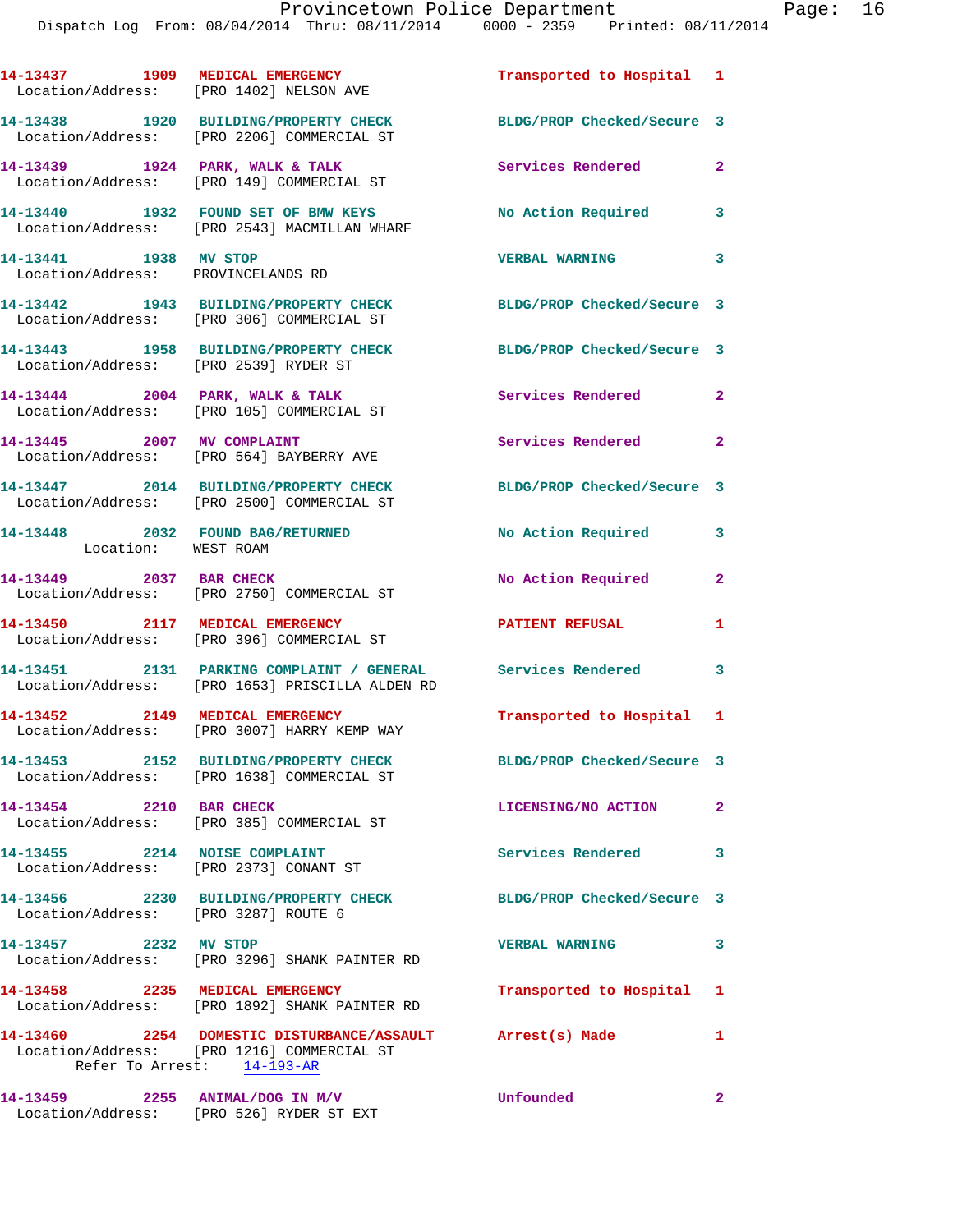|                                                                         | Dispatch Log From: 08/04/2014 Thru: 08/11/2014 0000 - 2359 Printed: 08/11/2014                                    | Provincetown Police Department |                | Page: 17 |  |
|-------------------------------------------------------------------------|-------------------------------------------------------------------------------------------------------------------|--------------------------------|----------------|----------|--|
|                                                                         | 14-13462 2342 FOLLOW UP Services Rendered 2<br>Location/Address: [PRO 542] SHANK PAINTER RD                       |                                |                |          |  |
|                                                                         | 14-13463 2344 BUILDING/PROPERTY CHECK BLDG/PROP Checked/Secure 3<br>Location/Address: [PRO 537] SHANK PAINTER RD  |                                |                |          |  |
| For Date: $08/09/2014$ - Saturday                                       |                                                                                                                   |                                |                |          |  |
|                                                                         | 14-13461 0000 LOBBY TRAFFIC<br>Location/Address: [PRO 542] SHANK PAINTER RD                                       | Services Rendered 2            |                | 45       |  |
|                                                                         | 14-13464 0022 BAR CHECK<br>Location/Address: [PRO 399] COMMERCIAL ST                                              | Services Rendered 2            |                |          |  |
|                                                                         | 14-13465 0023 BAR CHECK<br>Location/Address: [PRO 2737] COMMERCIAL ST                                             | Services Rendered              | $\mathbf{2}$   |          |  |
| Location/Address: [PRO 606] CONWELL ST                                  | 14-13466 6 0027 MV OBSERVANCE / ASSIGNMENT Services Rendered 3                                                    |                                |                |          |  |
|                                                                         | 14-13467 0028 BAR CHECK<br>Location/Address: [PRO 272] COMMERCIAL ST                                              | No Action Required 2           |                |          |  |
|                                                                         | 14-13468 0030 BAR CHECK<br>Location/Address: [PRO 3443] COMMERCIAL ST                                             | No Action Required 2           |                |          |  |
|                                                                         | 14-13469 0041 BAR CHECK<br>Location/Address: [PRO 3236] COMMERCIAL ST                                             | Services Rendered              | $\overline{2}$ |          |  |
|                                                                         | 14-13470 0045 FOUND DEBIT CARD/RETURNED Services Rendered 3<br>Location/Address: [PRO 105] COMMERCIAL ST          |                                |                |          |  |
|                                                                         | 14-13471 0059 MV OBSERVANCE / ASSIGNMENT Services Rendered<br>Location/Address: COMMERCIAL ST + RYDER ST          |                                | 3              |          |  |
| Location/Address: COMMERCIAL ST                                         | 14-13473 0121 SUSPICIOUS PERSON No Action Required 2                                                              |                                |                |          |  |
|                                                                         | 14-13476  0206  SUSPICIOUS ACTIVITY    Services Rendered    2<br>Location/Address: [PRO 1895] BRADFORD ST         |                                |                |          |  |
| 14-13477 0239 LOST BUNCH OF KEYS<br>Location/Address: [PRO 3429] OAK DR |                                                                                                                   | Services Rendered 3            |                |          |  |
|                                                                         | 14-13478 0308 911 GENERAL/DOGS IN M/V Services Rendered 1<br>Location/Address: ATLANTIC AVE + COMMERCIAL ST       |                                |                |          |  |
|                                                                         | 14-13479 0409 BUILDING/PROPERTY CHECK<br>Location/Address: [PRO 99] COMMERCIAL ST                                 | BLDG/PROP Checked/Secure 3     |                |          |  |
|                                                                         | 14-13480 0420 BUILDING/PROPERTY CHECK<br>Location/Address: [PRO 516] RACE POINT RD                                | BLDG/PROP Checked/Secure 3     |                |          |  |
|                                                                         | 14-13481 0436 BUILDING/PROPERTY CHECK BLDG/PROP Checked/Secure 3<br>Location/Address: [PRO 3296] SHANK PAINTER RD |                                |                |          |  |
|                                                                         | 14-13482 0441 BUILDING/PROPERTY CHECK BLDG/PROP Checked/Secure 3<br>Location/Address: [PRO 1778] SHANK PAINTER RD |                                |                |          |  |
|                                                                         | 14-13483 0445 BUILDING/PROPERTY CHECK BLDG/PROP Checked/Secure 3<br>Location/Address: [PRO 16] MAYFLOWER AVE      |                                |                |          |  |
|                                                                         | 14-13484 0545 MV OBSERVANCE / ASSIGNMENT Services Rendered 3<br>Location/Address: HOWLAND ST + BRADFORD ST        |                                |                |          |  |
|                                                                         | 14-13485 0559 BUILDING/PROPERTY CHECK BLDG/PROP Checked/Secure 3<br>Location/Address: [PRO 447] JEROME SMITH RD   |                                |                |          |  |
|                                                                         | 14-13486 0742 BUILDING/PROPERTY CHECK Services Rendered 3<br>Location/Address: [PRO 2483] COMMERCIAL ST           |                                |                |          |  |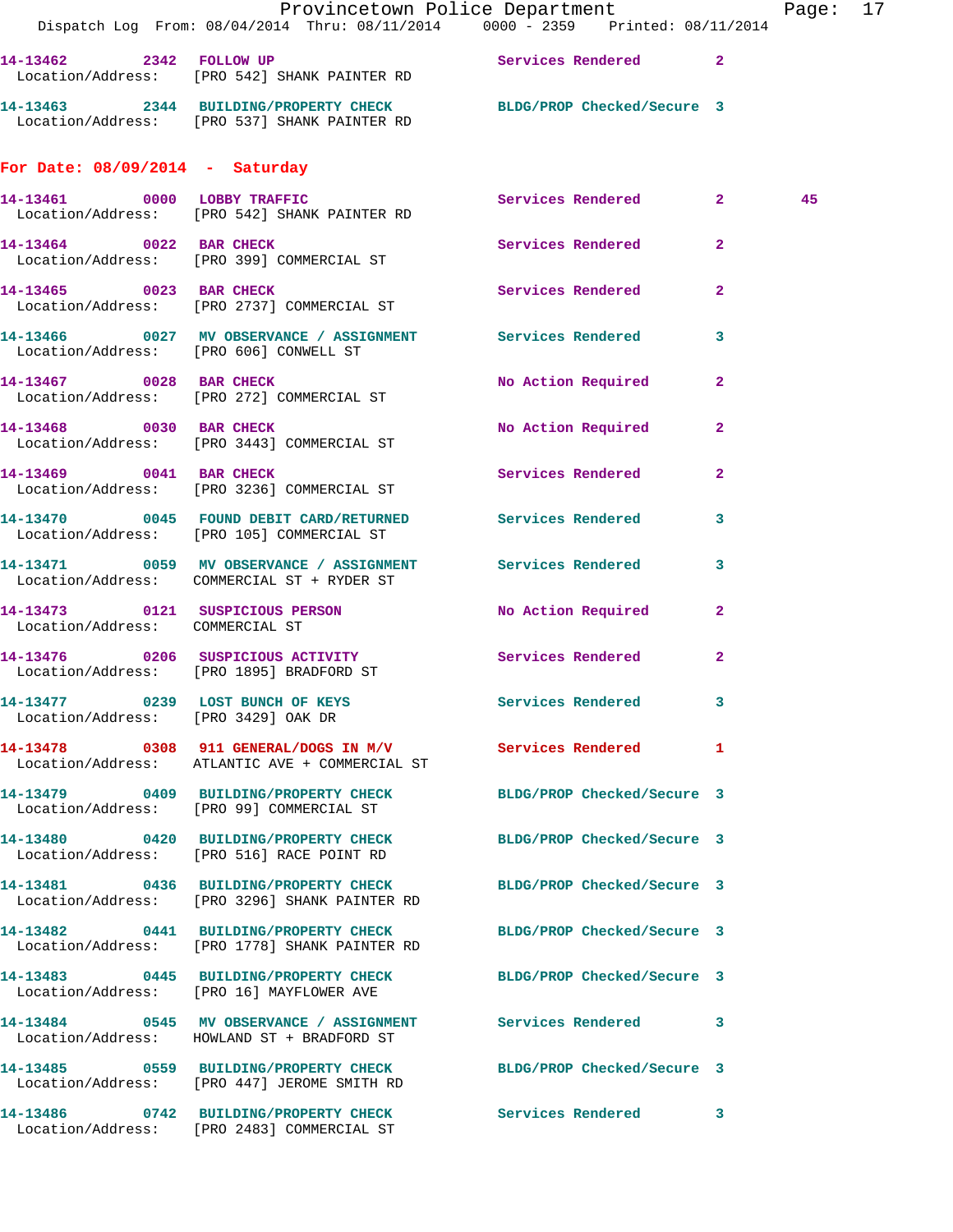## Provincetown Police Department Fage: 18

Dispatch Log From: 08/04/2014 Thru: 08/11/2014 0000 - 2359 Printed: 08/11/2014

| Location/Address: SHANK PAINTER RD                                | 14-13487 0807 MV OBSERVANCE / ASSIGNMENT Services Rendered 3                                                        |                           |                         |              |
|-------------------------------------------------------------------|---------------------------------------------------------------------------------------------------------------------|---------------------------|-------------------------|--------------|
|                                                                   | 14-13488 0819 TOWS/FARMER'S MKT<br>Location/Address: [PRO 3456] RYDER ST EXT                                        | Vehicle Towed             | $\overline{a}$          |              |
|                                                                   | 14-13490 0925 WEAKNESS/TRANSPORT<br>Location/Address: [PRO 3362] SEASHORE PARK DR                                   | Transported to Hospital   | 1                       |              |
|                                                                   | 14-13491 0931 MV DISABLED<br>Location/Address: [PRO 1886] BRADFORD ST                                               | Services Rendered         | $\overline{a}$          |              |
|                                                                   | 14-13492 0942 DOG BARKING COMPLAINT SPOKEN TO<br>Location/Address: [PRO 3966] SHANK PAINTER RD                      |                           | $\overline{a}$          |              |
|                                                                   | 14-13493 0954 FOUND SS CARD<br>Location/Address: [PRO 43] BRADFORD ST                                               | <b>Services Rendered</b>  | 3                       |              |
|                                                                   | 14-13494 1015 SIDE PAINS/TRANSPORT<br>Location/Address: [PRO 2539] RYDER ST EXT                                     | Transported to Hospital 1 |                         |              |
|                                                                   | 14-13495 1037 BUILDING/PROPERTY CHECK Services Rendered<br>Location/Address: [PRO 2483] COMMERCIAL ST               |                           | 3                       |              |
|                                                                   | 14-13496 1041 VERBAL CROSSWALK<br>Location/Address: GOSNOLD ST + BRADFORD ST                                        | <b>VERBAL WARNING</b>     | 3                       |              |
|                                                                   | 14-13497 1047 MV OBSERVANCE / ASSIGNMENT Services Rendered<br>Location/Address: [PRO 106] COMMERCIAL ST             |                           | 3                       |              |
| 14-13498 1049 VANDALISM                                           | Location/Address: [PRO 362] COMMERCIAL ST                                                                           | <b>SPOKEN TO</b>          | 3                       |              |
| Location/Address: [PRO 2520] PRINCE ST                            | 14-13500 1050 BUILDING/PROPERTY CHECK Services Rendered                                                             |                           | 3                       |              |
| Location/Address: [PRO 3287] ROUTE 6                              | 14-13499 1052 PARK, WALK & TALK                                                                                     | Services Rendered         | $\mathbf{2}$            |              |
|                                                                   | 14-13501 1115 DOG BITE<br>Location/Address: [PRO 2368] SHANK PAINTER RD                                             | <b>Services Rendered</b>  | $\overline{\mathbf{2}}$ |              |
| Location/Address: [PRO 2513] ROUTE 6                              | 14-13502 1123 ASSIST AGENCY / MUTUAL AID Services Rendered                                                          |                           | 3                       |              |
|                                                                   | 14-13503 1129 BIKE ACCIDENT/TRANSPORT<br>Location/Address: [PRO 68] PROVINCELANDS RD                                | Transported to Hospital 2 |                         | 1            |
|                                                                   | 14-13504 1150 DIFFICULTY BREATHING/TRANSPORT Transported to Hospital 1<br>Location/Address: [PRO 868] COMMERCIAL ST |                           |                         |              |
|                                                                   | 14-13506 1209 PARK, WALK & TALK<br>Location: [PRO 3431] LOPES SQUARE                                                | Services Rendered         | $\mathbf{2}$            |              |
| 14-13507 1250 SHOPLIFTING                                         | Location/Address: [PRO 230] COMMERCIAL ST                                                                           | <b>Services Rendered</b>  | 3                       |              |
|                                                                   | 14-13508 1255 URN TAKEN/RETURNED<br>Location/Address: [PRO 193] COMMERCIAL ST                                       | SPOKEN TO                 | 2                       | $\mathbf{2}$ |
| 14-13509 1322 TRASH IN STREET                                     | Location/Address: WINTHROP ST + BRADFORD ST                                                                         | Services Rendered         | $\mathbf{2}$            |              |
|                                                                   | 14-13510 1333 BARKING DOG COMPLAINT<br>Location/Address: [PRO 3278] BRADFORD ST EXT                                 | Unfounded                 | $\overline{\mathbf{2}}$ |              |
| 14-13511 1341 VERBAL SPEED<br>Location/Address: [PRO 521] ROUTE 6 |                                                                                                                     | <b>VERBAL WARNING</b>     | 3                       |              |
| 14-13512 1346 VERBAL SPEED                                        |                                                                                                                     | <b>VERBAL WARNING</b>     | 3                       |              |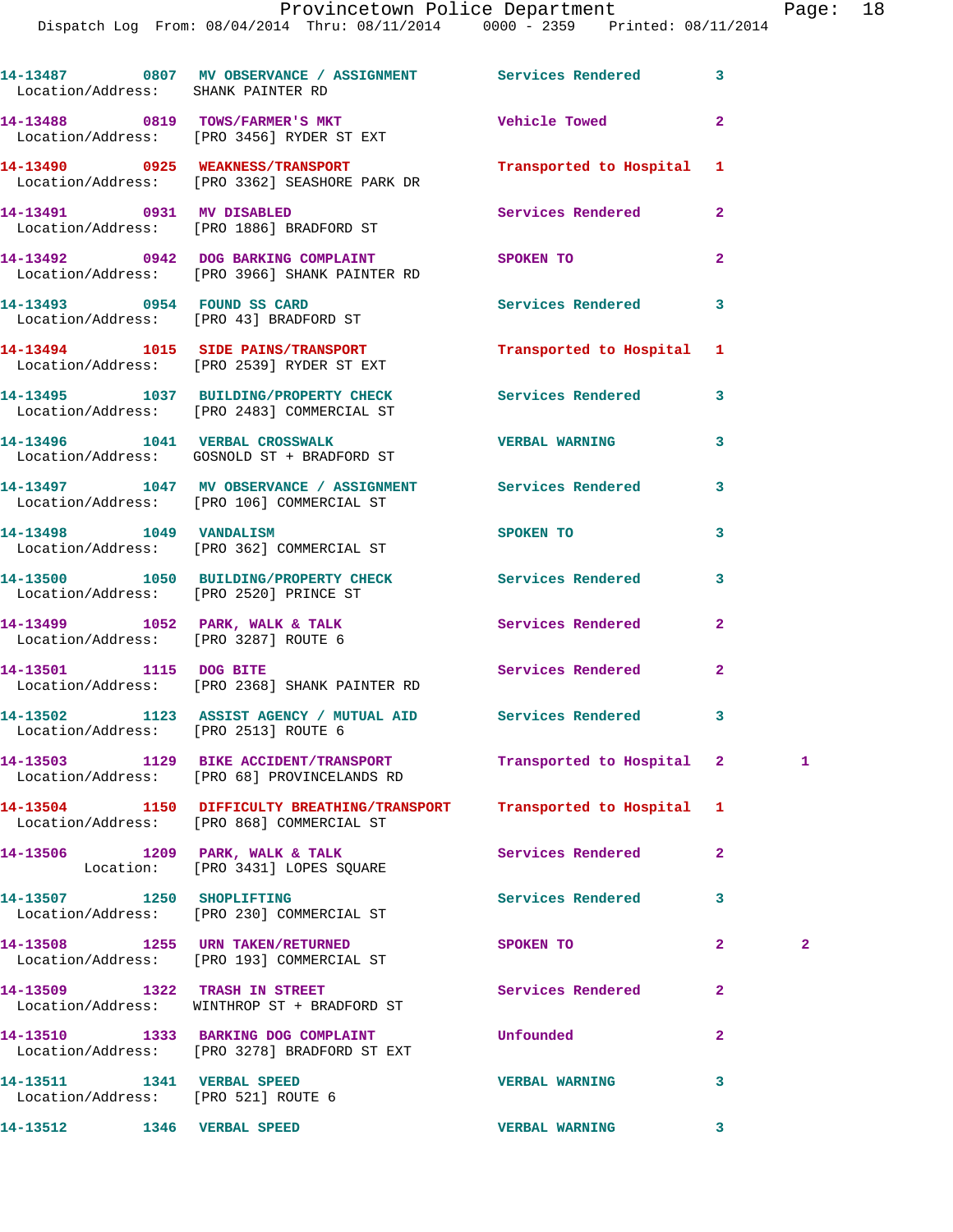|                                                            | Dispatch Log From: 08/04/2014 Thru: 08/11/2014 0000 - 2359 Printed: 08/11/2014                                | Provincetown Police Department | Page: 19     |
|------------------------------------------------------------|---------------------------------------------------------------------------------------------------------------|--------------------------------|--------------|
| Location/Address: [PRO 521] ROUTE 6                        |                                                                                                               |                                |              |
| Location/Address: [PRO 571] ALDEN ST                       | 14-13513 1417 BUILDING/PROPERTY CHECK BLDG/PROP Checked/Secure 3                                              |                                |              |
|                                                            | 14-13514 1438 MV HIT & RUN<br>Location/Address: [PRO 3771] COMMERCIAL ST                                      | <b>Unfounded</b>               | $\mathbf{2}$ |
| 14-13515 1508 COMPLAINT<br>Location/Address: RACE POINT RD |                                                                                                               | Services Rendered 3            |              |
|                                                            | 14-13516 1543 COMPLAINT<br>Location/Address: [PRO 542] SHANK PAINTER RD                                       | Services Rendered 3            |              |
| Location/Address: MONTELLO ST                              | 14-13517 1554 PARKING COMPLAINT / GENERAL SPOKEN TO                                                           |                                | 3            |
|                                                            | 14-13518 1604 SHOPLIFTING<br>Location/Address: [PRO 3314] COMMERCIAL ST                                       | Services Rendered              | $\mathbf{3}$ |
|                                                            | 14-13519 1628 LOST NH ID/DEBIT CARD Services Rendered 3<br>Location/Address: [PRO 542] SHANK PAINTER RD       |                                |              |
|                                                            | 14-13520 1634 LOST I PHONE<br>Location/Address: [PRO 542] SHANK PAINTER RD                                    | Services Rendered 3            |              |
| Location/Address: RYDER ST                                 | 14-13521 1648 SCOOTER STOP                                                                                    | No Action Required 3           |              |
|                                                            | 14-13522 1721 MEDICAL EMERGENCY<br>Location/Address: [PRO 1992] COMMERCIAL ST                                 | Transported to Hospital 1      |              |
|                                                            | 14-13523 1728 MEDICAL EMERGENCY<br>Location/Address: [PRO 1009] NELSON AVE                                    | Transported to Hospital 1      |              |
|                                                            | 14-13524 1743 MV OBSERVANCE / ASSIGNMENT<br>Location/Address: BRADFORD ST + HIGH POLE HILL                    | No Action Required 3           |              |
| Location/Address: BRADFORD ST                              | 14-13525 1804 FIRE, STRUCTURE <b>1208</b> Services Rendered 1                                                 |                                |              |
| 14-13526 1815 COMPLAINT                                    | Location/Address: [PRO 208] COMMERCIAL ST                                                                     | SPOKEN TO                      | $\mathbf{3}$ |
|                                                            | 14-13527 1838 COMPLAINT-STOLEN PHONE Services Rendered<br>Location/Address: [PRO 3430] COMMERCIAL ST          |                                | 3            |
|                                                            | 14-13528 1842 MV COMPLAINT<br>Location/Address: [PRO 542] SHANK PAINTER RD                                    | Services Rendered              | $\mathbf{2}$ |
|                                                            | 14-13529 1847 911 GENERAL<br>Location/Address: [PRO 515] RACE POINT RD                                        | No Action Required             | $\mathbf{1}$ |
|                                                            | 14-13530 1917 MV COMPLAINT<br>Location/Address: [PRO 2512] JEROME SMITH RD                                    | No Action Required             | $\mathbf{2}$ |
|                                                            | 14-13531 1927 BUILDING/PROPERTY CHECK BLDG/PROP Checked/Secure 3<br>Location/Address: [PRO 306] COMMERCIAL ST |                                |              |
| 14-13532 1931 ANIMAL CALL                                  | Location/Address: RACE RD + BROWNE ST                                                                         | Services Rendered 2            |              |
|                                                            | 14-13533 1938 BUILDING/PROPERTY CHECK<br>Location/Address: [PRO 1638] COMMERCIAL ST                           | BLDG/PROP Checked/Secure 3     |              |
|                                                            | 14-13534 1956 BUILDING/PROPERTY CHECK BLDG/PROP Checked/Secure 3<br>Location/Address: [PRO 175] COMMERCIAL ST |                                |              |
| Location: DENNIS PD                                        | 14-13536 2000 ASSIST AGENCY / DENNIS PD                                                                       | Taken/Referred to Other 3      |              |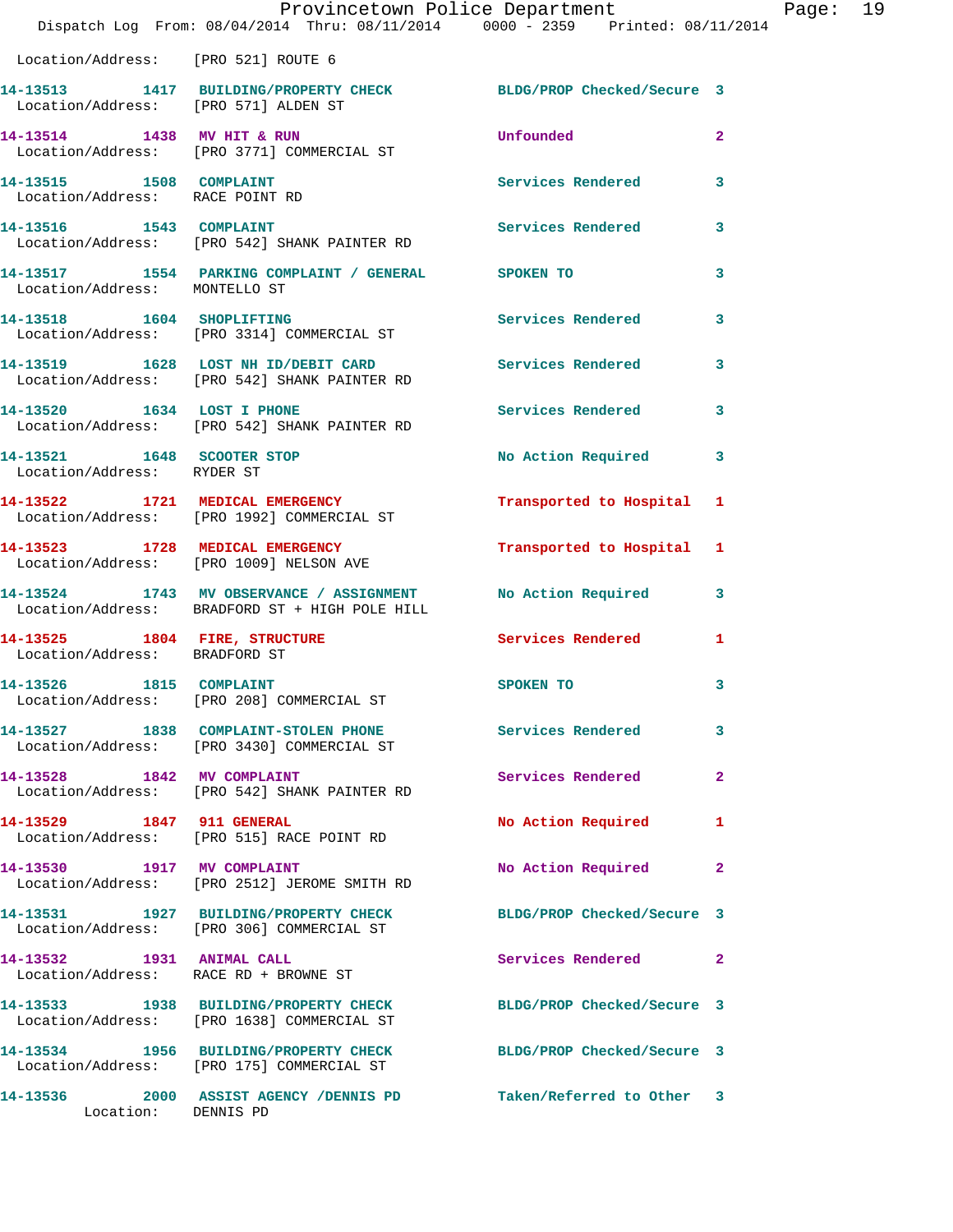|                                                                 | Dispatch Log From: 08/04/2014 Thru: 08/11/2014 0000 - 2359 Printed: 08/11/2014                                   | Provincetown Police Department |              | Page: | 20 |
|-----------------------------------------------------------------|------------------------------------------------------------------------------------------------------------------|--------------------------------|--------------|-------|----|
|                                                                 | 14-13535 2005 RETURNING PROPERTY<br>Location/Address: [PRO 1650] BRADFORD ST EXT                                 | Could Not Locate 3             |              |       |    |
|                                                                 | 14-13537 2014 BUILDING/PROPERTY CHECK BLDG/PROP Checked/Secure 3<br>Location/Address: [PRO 3292] COMMERCIAL ST   |                                |              |       |    |
|                                                                 | 14-13538 2015 BUILDING/PROPERTY CHECK BLDG/PROP Checked/Secure 3<br>Location/Address: [PRO 306] COMMERCIAL ST    |                                |              |       |    |
| 14-13539 2019 BAR CHECK                                         | Location/Address: [PRO 3430] COMMERCIAL ST                                                                       | Services Rendered 2            |              |       |    |
|                                                                 | 14-13540 2041 BUILDING/PROPERTY CHECK<br>Location/Address: [PRO 519] RACE POINT RD                               | BLDG/PROP Checked/Secure 3     |              |       |    |
|                                                                 | 14-13542 2100 MEDICAL EMERGENCY<br>Location/Address: [PRO 105] COMMERCIAL ST                                     | Transported to Hospital 1      |              |       |    |
|                                                                 | 14-13543 2103 FOUND EARRINGS<br>Location/Address: [PRO 542] SHANK PAINTER RD                                     | Services Rendered 3            |              |       |    |
| 14-13544 2118 BAR CHECK                                         | Location/Address: [PRO 3633] COMMERCIAL ST                                                                       | No Action Required 2           |              |       |    |
|                                                                 | 14-13545 2119 BUILDING/PROPERTY CHECK<br>Location/Address: [PRO 2500] COMMERCIAL ST                              | BLDG/PROP Checked/Secure 3     |              |       |    |
|                                                                 | 14-13547 2144 BAR CHECK<br>Location/Address: [PRO 382] COMMERCIAL ST                                             | Services Rendered              | $\mathbf{2}$ |       |    |
|                                                                 | 14-13548 2159 BAR CHECK<br>Location/Address: [PRO 2675] COMMERCIAL ST                                            | Services Rendered 2            |              |       |    |
|                                                                 | 14-13549 2204 MV STOP<br>Location/Address: [PRO 182] COMMERCIAL ST                                               | BLDG/PROP Checked/Secure 3     |              |       |    |
| 14-13550 2206 BAR CHECK                                         | Location/Address: [PRO 2832] COMMERCIAL ST                                                                       | Services Rendered 2            |              |       |    |
|                                                                 | 14-13551 2234 BUILDING/PROPERTY CHECK<br>Location/Address: [PRO 3256] COMMERCIAL ST                              | BLDG/PROP Checked/Secure 3     |              |       |    |
| 14-13553 2305 BUILDING CHECK<br>Location/Address: COMMERCIAL ST |                                                                                                                  | BLDG/PROP Checked/Secure 3     |              |       |    |
|                                                                 | 14-13554 2345 BAR CHECK<br>Location/Address: [PRO 2737] COMMERCIAL ST                                            | Services Rendered 2            |              |       |    |
|                                                                 | 14-13555 2348 BAR CHECK<br>Location/Address: [PRO 399] COMMERCIAL ST                                             | Services Rendered              | $\mathbf{2}$ |       |    |
| For Date: $08/10/2014$ - Sunday                                 |                                                                                                                  |                                |              |       |    |
|                                                                 | 14-13556 0001 BUILDING/PROPERTY CHECK BLDG/PROP Checked/Secure 3<br>Location/Address: [PRO 440] HARRY KEMP WAY   |                                |              |       |    |
|                                                                 | 14-13557 0003 DISTURBANCE/PAST OCCURRED Services Rendered 1<br>Location/Address: [PRO 208] COMMERCIAL ST         |                                |              |       |    |
|                                                                 | 14-13558 0018 BUILDING/PROPERTY CHECK BLDG/PROP Checked/Secure 3<br>Location/Address: [PRO 545] SHANK PAINTER RD |                                |              |       |    |
|                                                                 | 14-13559 0024 FOUND WALLET<br>Location/Address: [PRO 542] SHANK PAINTER RD                                       | Services Rendered              | -3           |       |    |
|                                                                 | 14-13560 0025 MV OBSERVANCE / ASSIGNMENT Services Rendered 3<br>Location/Address: [PRO 447] JEROME SMITH RD      |                                |              |       |    |
| 14-13561 0035 LOBBY TRAFFIC                                     |                                                                                                                  | Services Rendered 2            |              | 22    |    |

Location/Address: [PRO 542] SHANK PAINTER RD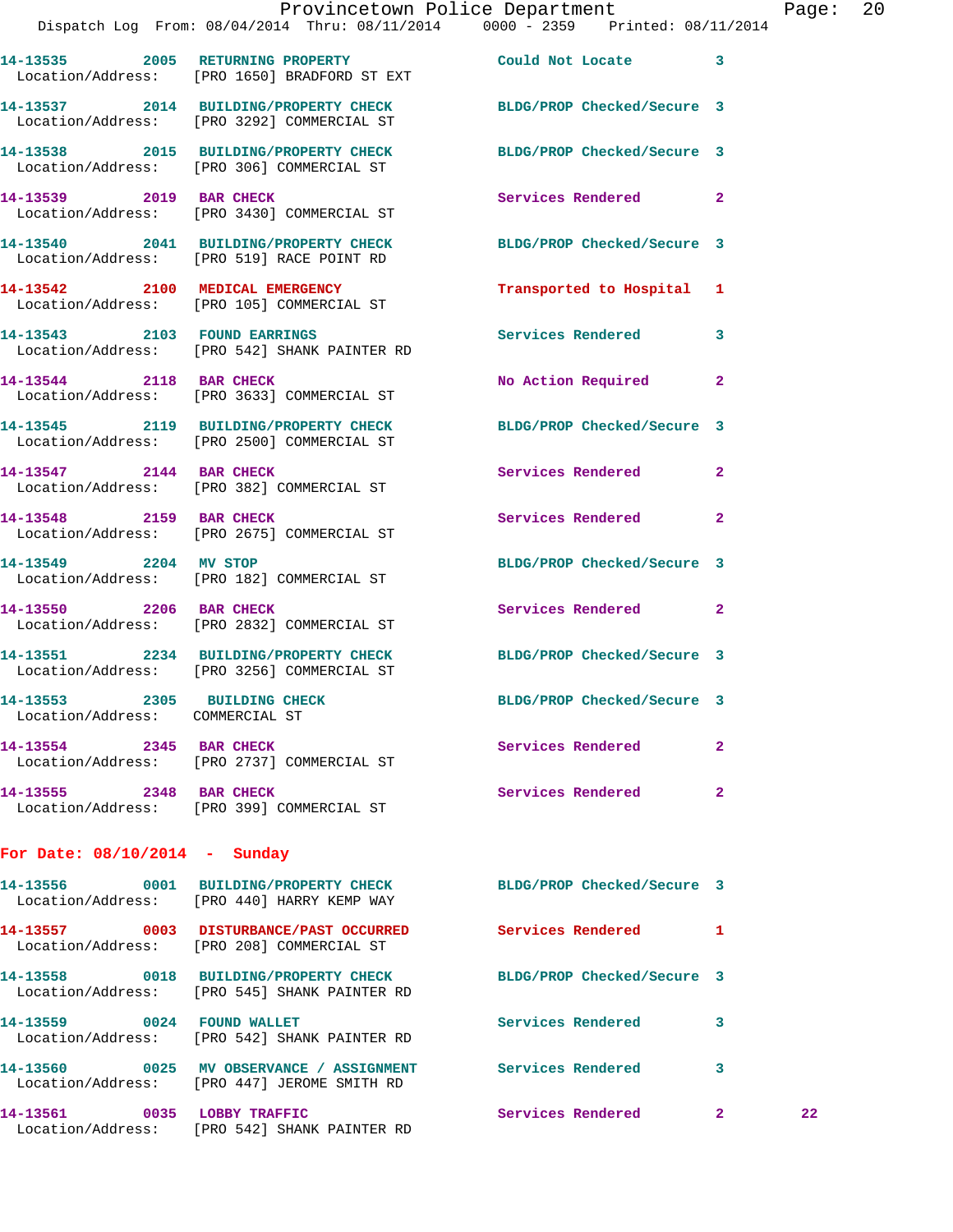Dispatch Log From: 08/04/2014 Thru: 08/11/2014 0000 - 2359 Printed: 08/11/2014

|                                                                  | 14-13562 0042 BAR CHECK<br>Location/Address: [PRO 3443] COMMERCIAL ST                                          | No Action Required         | $\mathbf{2}$   |   |
|------------------------------------------------------------------|----------------------------------------------------------------------------------------------------------------|----------------------------|----------------|---|
|                                                                  | 14-13563 0050 BAR CHECK<br>Location/Address: [PRO 3236] COMMERCIAL ST                                          | No Action Required         | $\mathbf{2}$   |   |
|                                                                  | 14-13564 0055 FOUND RED PATENT LEATHER BAG No Action Required<br>Location/Address: [PRO 105] COMMERCIAL ST     |                            | 3              |   |
|                                                                  | 14-13565 0057 BAR CHECK<br>Location/Address: [PRO 208] COMMERCIAL ST                                           | No Action Required         | $\mathbf{2}$   |   |
| Location/Address: [PRO 94] BRADFORD ST                           | 14-13566 0102 MV OBSERVANCE / ASSIGNMENT Services Rendered                                                     |                            | 3              |   |
|                                                                  | 14-13568 0207 FOUND WALLET<br>Location/Address: [PRO 542] SHANK PAINTER RD                                     | <b>Services Rendered</b>   | 3              |   |
|                                                                  | 14-13570 0216 SERVICE CALL<br>Location/Address: [PRO 3276] COMMERCIAL ST                                       | Services Rendered          | 3              |   |
|                                                                  | 14-13572 0233 NOISE COMPLAINT/NO VIOLATION Services Rendered<br>Location/Address: [PRO 1541] COMMERCIAL ST     |                            | 3              |   |
|                                                                  | 14-13571 0237 ALARM - GENERAL<br>Location/Address: [PRO 595] BRADFORD ST                                       | <b>Services Rendered</b>   | 1              |   |
|                                                                  | 14-13573 0334 MEDICAL EMERGENCY<br>Location/Address: [PRO 542] SHANK PAINTER RD                                | Transported to Hospital 1  |                |   |
|                                                                  | 14-13574 0338 BUILDING/PROPERTY CHECK BLDG/PROP Checked/Secure 3<br>Location/Address: [PRO 516] RACE POINT RD  |                            |                |   |
|                                                                  | 14-13575 0355 BUILDING/PROPERTY CHECK<br>Location/Address: [PRO 1646] WINSLOW ST                               | BLDG/PROP Checked/Secure 3 |                |   |
|                                                                  | 14-13576 0458 BUILDING/PROPERTY CHECK BLDG/PROP Checked/Secure 3<br>Location/Address: [PRO 595] BRADFORD ST    |                            |                |   |
|                                                                  | 14-13577 0534 BUILDING/PROPERTY CHECK BLDG/PROP Checked/Secure 3<br>Location/Address: [PRO 379] COMMERCIAL ST  |                            |                |   |
|                                                                  | 14-13578 0605 MV OBSERVANCE / ASSIGNMENT Services Rendered<br>Location/Address: [PRO 606] CONWELL ST           |                            | 3              |   |
|                                                                  | 14-13579 0746 BUILDING/PROPERTY CHECK<br>Location/Address: [PRO 320] COMMERCIAL ST                             | BLDG/PROP Checked/Secure 3 |                |   |
|                                                                  | 14-13580 0810 DIFFICULTY BREATHING/REFUSAL PATIENT REFUSAL<br>Location/Address: [PRO 105] COMMERCIAL ST        |                            | 1              |   |
|                                                                  | 14-13581 0837 PARK, WALK & TALK<br>Location/Address: [PRO 105] COMMERCIAL ST                                   | Services Rendered          | $\overline{2}$ |   |
| 14-13582 0848 KIOSK PROBLEMS                                     | Location/Address: [PRO 2489] BRADFORD ST                                                                       | Services Rendered          | $\overline{2}$ | 1 |
|                                                                  | 14-13583 0850 EXCESSIVE SPEED<br>Location/Address: [PRO 3430] COMMERCIAL ST                                    | SPOKEN TO                  | $\mathbf{2}$   |   |
| 14-13585 0918 DISTURBANCE<br>Location/Address: [PRO 521] ROUTE 6 |                                                                                                                | <b>VERBAL WARNING</b>      | 1              | 1 |
|                                                                  | 14-13586 0957 BUILDING/PROPERTY CHECK BLDG/PROP Checked/Secure 3<br>Location/Address: [PRO 2483] COMMERCIAL ST |                            |                |   |
|                                                                  | 14-13587 1012 BUILDING/PROPERTY CHECK<br>Location/Address: [PRO 3430] COMMERCIAL ST                            | Services Rendered          | 3              |   |
|                                                                  |                                                                                                                |                            | $\mathbf{3}$   |   |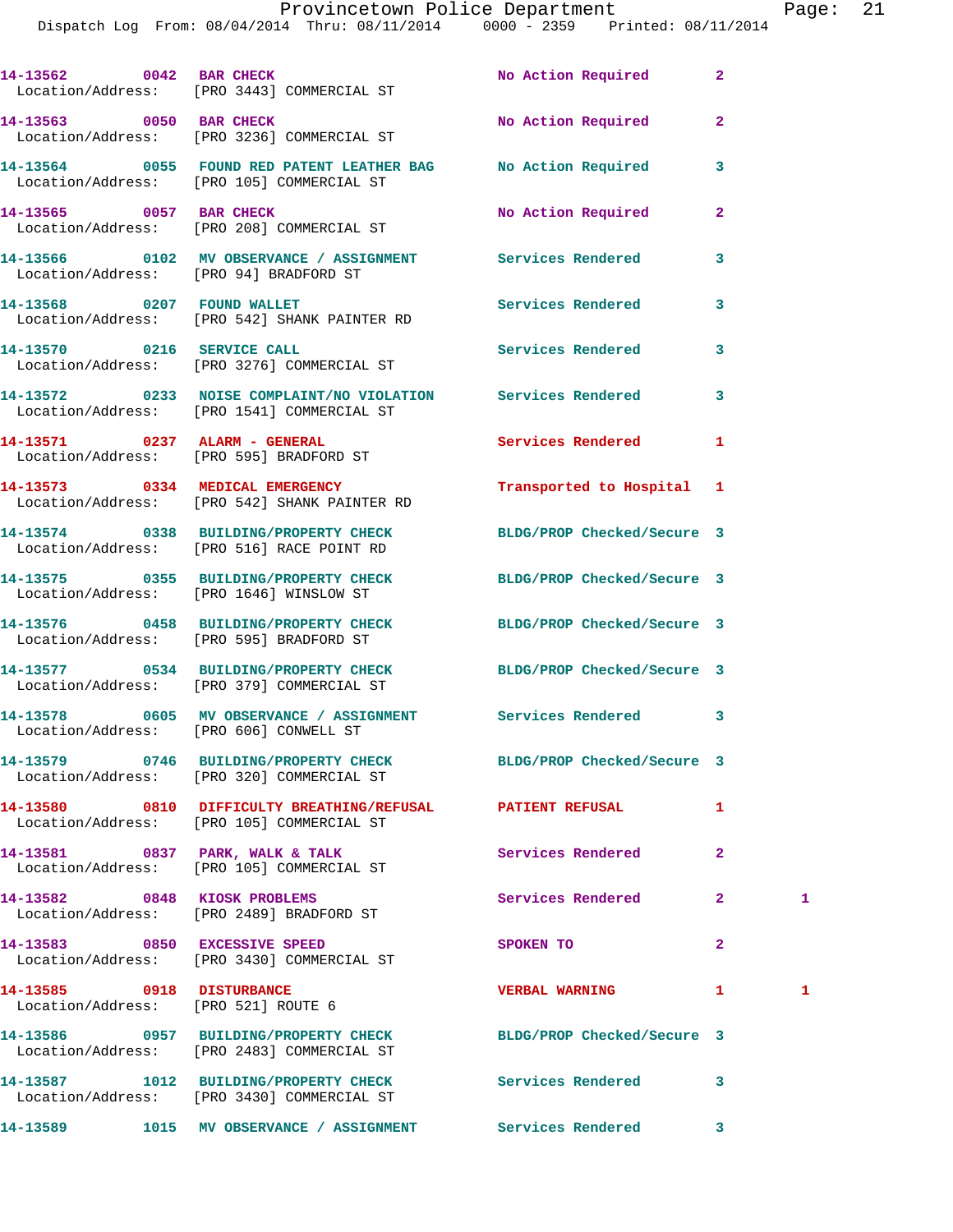|                                                    | Dispatch Log From: 08/04/2014 Thru: 08/11/2014 0000 - 2359 Printed: 08/11/2014                                   | Provincetown Police Department Page: 22     |                         |   |  |
|----------------------------------------------------|------------------------------------------------------------------------------------------------------------------|---------------------------------------------|-------------------------|---|--|
| Location/Address: [PRO 2521] ROUTE 6               |                                                                                                                  |                                             |                         |   |  |
|                                                    | 14-13588 1017 AT SCHOOL<br>Location/Address: [PRO 569] WINSLOW ST                                                | No Action Required 3                        |                         |   |  |
| 14-13590 1038 MV STOP                              | Location/Address: [PRO 521] ROUTE 6                                                                              | <b>VERBAL WARNING</b>                       | $\overline{\mathbf{3}}$ |   |  |
|                                                    | 14-13591 1042 WATER PROBLEM<br>Location/Address: [PRO 1256] STANDISH ST                                          | Taken/Referred to Other 3                   |                         | 1 |  |
|                                                    | 14-13592 1120 MV DISABLED<br>Location/Address: [PRO 516] RACE POINT RD                                           | Taken/Referred to Other 2                   |                         |   |  |
| Location/Address: [PRO 2513] ROUTE 6               | 14-13593 1130 MV OBSERVANCE / ASSIGNMENT No Action Required 3                                                    |                                             |                         |   |  |
|                                                    | 14-13594 1133 BIKE COMPLAINT<br>Location/Address: KILEY CT                                                       | GONE ON ARRIVAL 2                           |                         |   |  |
| 14-13595 1151 MV KEYED                             | Location/Address: NELSON AVE + RACE POINT RD                                                                     | <b>Services Rendered</b>                    | $\mathbf{2}$            |   |  |
|                                                    | 14-13596 1244 PARKED MV COMPLAINT<br>Location/Address: [PRO 3296] SHANK PAINTER RD                               | <b>GONE ON ARRIVAL</b>                      | $\mathbf{2}$            |   |  |
|                                                    | 14-13597 1246 KEEP THE PEACE<br>Location/Address: [PRO 2605] COMMERCIAL ST                                       | Services Rendered                           | $\mathbf{2}$            |   |  |
|                                                    | 14-13598 1257 ALLERGIC REACTION/EVALUATION PATIENT REFUSAL 1<br>Location/Address: [PRO 2832] COMMERCIAL ST       |                                             |                         |   |  |
|                                                    | 14-13599 1305 PARKED MV COMPLAINT Services Rendered<br>Location/Address: [PRO 512] PRINCE ST                     |                                             | $\mathbf{2}$            |   |  |
|                                                    | 14-13600 1306 MEDICAL EMERGENCY 1 PATIENT REFUSAL 1<br>Location/Address: [PRO 2490] PROVINCELANDS RD             |                                             |                         |   |  |
| 14-13601 1328 SHOPLIFTING                          | Location/Address: [PRO 230] COMMERCIAL ST                                                                        | <b>VERBAL WARNING</b>                       | 3                       |   |  |
| 14-13602 1331 DOG IN MV                            | Location/Address: [PRO 3099] SHANK PAINTER RD                                                                    | Services Rendered 2                         |                         |   |  |
|                                                    | 14-13603 1414 MENTAL HEALTH/TRANSPORT Transported to Hospital 1<br>Location/Address: [PRO 3670] SHANK PAINTER RD |                                             |                         |   |  |
| 14-13605 1551 HAZARDS<br>Location/Address: COOK ST |                                                                                                                  | Services Rendered                           | $\mathbf{2}$            |   |  |
|                                                    | 14-13606 1620 BUILDING/PROPERTY CHECK BLDG/PROP Checked/Secure 3<br>Location/Address: [PRO 3317] CEMETERY RD     |                                             |                         |   |  |
| Location: CENTER ROAM                              | 14-13607 1629 PARK, WALK & TALK                                                                                  | Services Rendered                           | $\mathbf{2}$            |   |  |
| Location: CENTER ROAM                              | 14-13608 1647 PARK, WALK & TALK Services Rendered                                                                |                                             | $\mathbf{2}$            |   |  |
|                                                    | 14-13609 1708 ASSIST AGENCY / MUTUAL AID Services Rendered 3<br>Location/Address: [TRU] STOTTS CRSG + ROUTE 6    |                                             |                         |   |  |
|                                                    | 14-13610 1739 ALARM - FIRE<br>Location/Address: [PRO 3430] COMMERCIAL ST                                         | False Alarm <b>Exercise Service Service</b> | 1                       |   |  |
| 14-13611 1803 HAZARDS                              | Location/Address: [PRO 2518] ROUTE 6                                                                             | <b>Services Rendered</b> 2                  |                         |   |  |
|                                                    | 14-13612 1857 BUILDING/PROPERTY CHECK BLDG/PROP Checked/Secure 3<br>Location/Address: [PRO 16] MAYFLOWER AVE     |                                             |                         |   |  |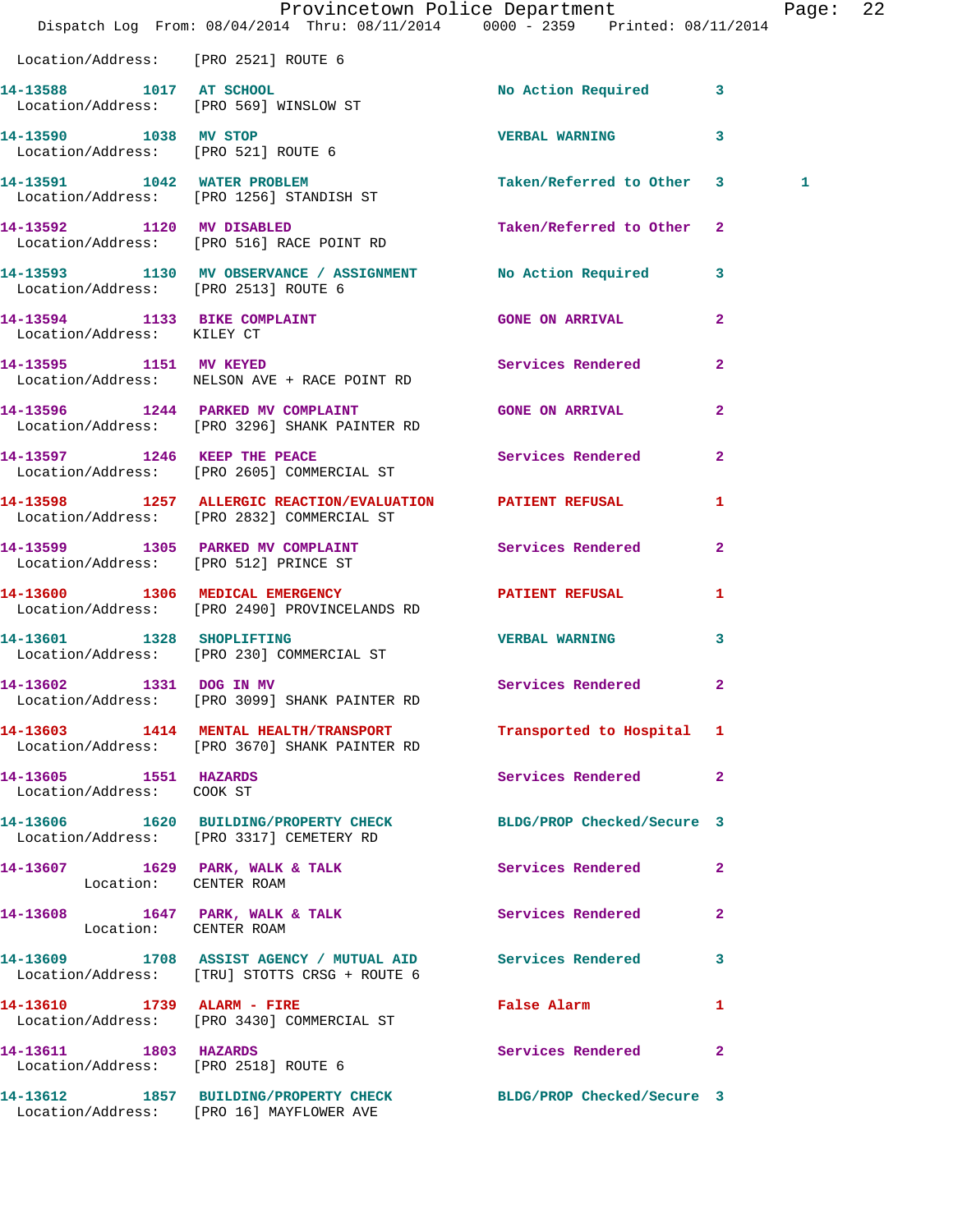|                                                                   |                                                                                                                | Provincetown Police Department | F |
|-------------------------------------------------------------------|----------------------------------------------------------------------------------------------------------------|--------------------------------|---|
|                                                                   | Dispatch Log From: 08/04/2014 Thru: 08/11/2014 0000 - 2359 Printed: 08/11/2014                                 |                                |   |
|                                                                   | 14-13613 2003 BUILDING/PROPERTY CHECK BLDG/PROP Checked/Secure 3<br>Location/Address: [PRO 306] COMMERCIAL ST  |                                |   |
|                                                                   | 14-13614 2004 FOUND MA LICENSE<br>Location/Address: [PRO 542] SHANK PAINTER RD                                 | <b>Services Rendered</b>       | 3 |
|                                                                   | 14-13615 2009 BUILDING/PROPERTY CHECK<br>Location/Address: [PRO 1638] COMMERCIAL ST                            | BLDG/PROP Checked/Secure 3     |   |
|                                                                   | 14-13616 2012 MEDICAL EMERGENCY/EVAL<br>Location/Address: [PRO 2543] MACMILLAN WHARF                           | <b>Services Rendered</b>       | 1 |
|                                                                   | 14-13617 2013 BUILDING/PROPERTY CHECK<br>Location/Address: [PRO 182] COMMERCIAL ST                             | BLDG/PROP Checked/Secure 3     |   |
|                                                                   | 14-13618 2014 BAR CHECK<br>Location/Address: [PRO 385] COMMERCIAL ST                                           | Services Rendered              | 2 |
|                                                                   | 14-13619 2017 BUILDING/PROPERTY CHECK<br>Location/Address: [PRO 530] SHANK PAINTER RD                          | BLDG/PROP Checked/Secure 3     |   |
|                                                                   | 14-13620 2025 MV STOP<br>Location/Address: COURT ST + BRADFORD ST                                              | <b>VERBAL WARNING</b>          | 3 |
| 14-13621 2028 SHOPLIFTING                                         | Location/Address: [PRO 230] COMMERCIAL ST                                                                      | <b>Services Rendered</b>       | 3 |
| Location/Address: [PRO 2] ALDEN ST                                | 14-13622 2046 BUILDING/PROPERTY CHECK BLDG/PROP Checked/Secure 3                                               |                                |   |
|                                                                   | 14-13623 2051 BUILDING/PROPERTY CHECK BLDG/PROP Checked/Secure 3<br>Location/Address: [PRO 519] RACE POINT RD  |                                |   |
| 14-13624 2101 ASSIST CITIZEN<br>Location: CENTER ROAM             |                                                                                                                | Services Rendered              | 3 |
| 14-13625 2107 MV DISABLED<br>Location/Address: [PRO 2521] ROUTE 6 |                                                                                                                | <b>GONE ON ARRIVAL</b>         | 2 |
|                                                                   | 14-13626 2113 BUILDING/PROPERTY CHECK BLDG/PROP Checked/Secure 3<br>Location/Address: [PRO 2675] COMMERCIAL ST |                                |   |
| 14-13628 2126 MEDICAL EMERGENCY                                   | Location/Address: [PRO 395] COMMERCIAL ST                                                                      | Transported to Hospital 1      |   |
| 14-13629 2132 FOLLOW UP<br>Location/Address: COMMERCIAL ST        |                                                                                                                | Services Rendered              | 2 |
|                                                                   | 14-13631 2205 BUILDING/PROPERTY CHECK<br>Location/Address: [PRO 182] COMMERCIAL ST                             | BLDG/PROP Checked/Secure 3     |   |
|                                                                   | 14-13632 2218 BUILDING/PROPERTY CHECK<br>Location/Address: [PRO 536] SHANK PAINTER RD                          | BLDG/PROP Checked/Secure 3     |   |
|                                                                   | 14-13633 2225 BUILDING/PROPERTY CHECK<br>Location/Address: [PRO 2542] COMMERCIAL ST                            | BLDG/PROP Checked/Secure 3     |   |
|                                                                   | 14-13634 2226 BUILDING/PROPERTY CHECK<br>Location/Address: [PRO 342] COMMERCIAL ST                             | BLDG/PROP Checked/Secure 3     |   |
| 14-13635 2233 LIFT ASSIST                                         |                                                                                                                | Services Rendered              | 1 |
|                                                                   | 14-13636 2318 BUILDING/PROPERTY CHECK<br>Location/Address: [PRO 1778] SHANK PAINTER RD                         | BLDG/PROP Checked/Secure 3     |   |

**14-13638 2355 NOISE COMPLAINT SPOKEN TO 3**  Location/Address: [PRO 116] COMMERCIAL ST

Location/Address: [PRO 3236] COMMERCIAL ST

**14-13639 2356 BAR CHECK Services Rendered 2** 

Page: 23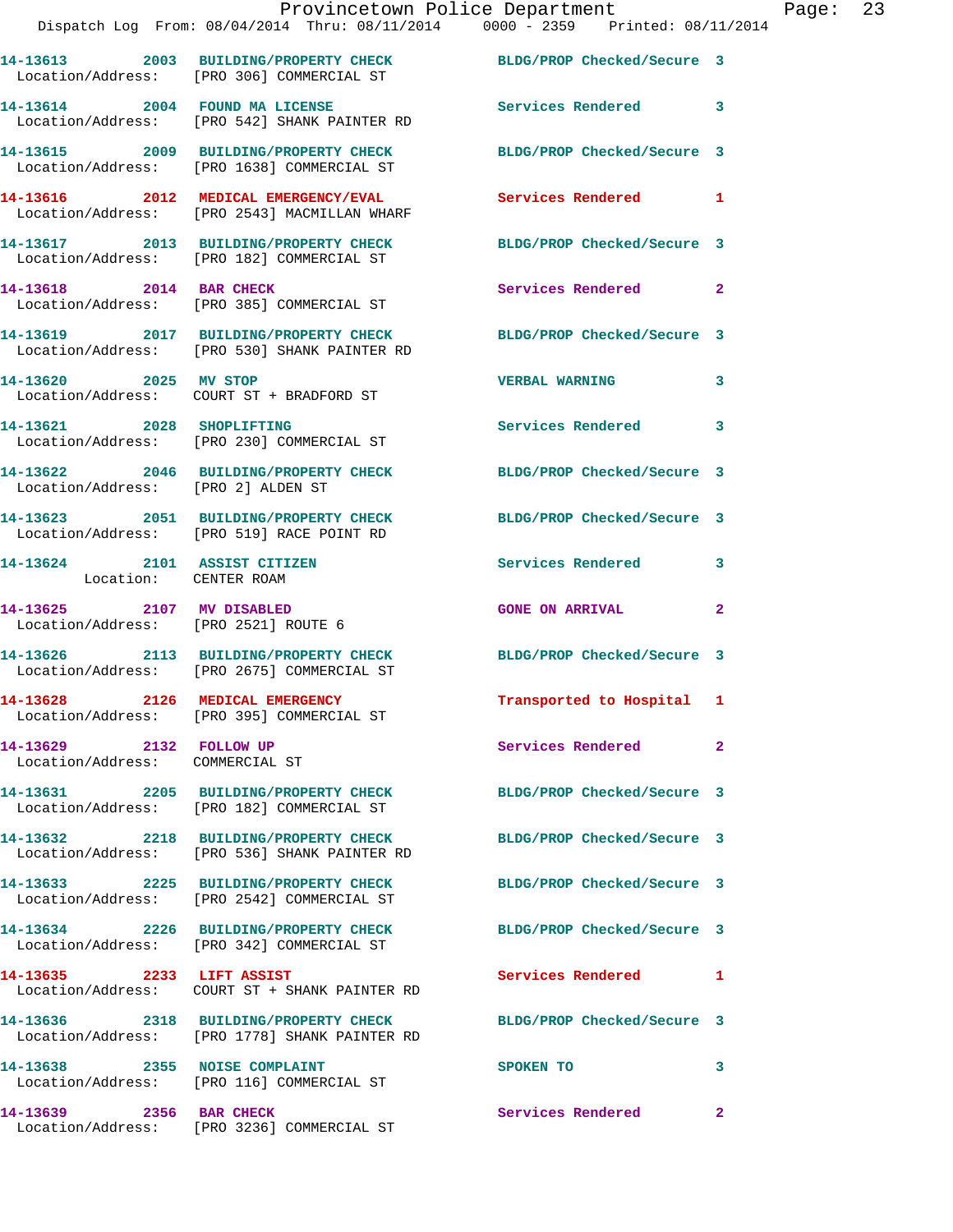|  |  | For Date: $08/11/2014$ |  | Monday |
|--|--|------------------------|--|--------|
|--|--|------------------------|--|--------|

|                                                                      | 14-13640 0004 BUILDING/PROPERTY CHECK<br>Location/Address: [PRO 3609] COMMERCIAL ST                              | BLDG/PROP Checked/Secure 3 |                |
|----------------------------------------------------------------------|------------------------------------------------------------------------------------------------------------------|----------------------------|----------------|
|                                                                      | 14-13641 0004 BUILDING/PROPERTY CHECK<br>Location/Address: [PRO 75] CAPTAIN BERTIE RD                            | <b>Services Rendered</b>   | $\mathbf{3}$   |
|                                                                      | 14-13642 0008 MV OBSERVANCE / ASSIGNMENT<br>Location/Address: BRADFORD ST + HOWLAND ST                           | Services Rendered 3        |                |
|                                                                      | 14-13643 0013 BUILDING/PROPERTY CHECK<br>Location/Address: [PRO 16] MAYFLOWER AVE                                | BLDG/PROP Checked/Secure 3 |                |
| 14-13644 0020 COMPLAINT                                              | Location/Address: [PRO 433] RYDER ST EXT                                                                         | Services Rendered          | $\mathbf{3}$   |
| 14-13645 0029 BAR CHECK                                              | Location/Address: [PRO 208] COMMERCIAL ST                                                                        | Services Rendered          | $\overline{a}$ |
|                                                                      | 14-13646 0034 DOMESTIC DISTURBANCE/ASSAULT Services Rendered<br>Location/Address: [PRO 433] RYDER ST EXT         |                            | $\mathbf{1}$   |
| 14-13648 0045 COMPLAINT                                              | Location/Address: [PRO 525] COMMERCIAL ST                                                                        | Services Rendered          | 3              |
|                                                                      | 14-13649 0055 MV OBSERVANCE / ASSIGNMENT Services Rendered<br>Location/Address: RYDER ST + BRADFORD ST           |                            | 3              |
| Location/Address: COMMERCIAL ST                                      | 14-13650 0114 PARK, WALK & TALK                                                                                  | Services Rendered          | $\overline{2}$ |
| Location/Address: [PRO 94] BRADFORD ST                               | 14-13652 0122 BUILDING/PROPERTY CHECK                                                                            | BLDG/PROP Checked/Secure 3 |                |
|                                                                      | 14-13653 0131 BUILDING/PROPERTY CHECK<br>Location/Address: [PRO 1638] COMMERCIAL ST                              | BLDG/PROP Checked/Secure 3 |                |
| 14-13654 0207 MEDICAL EMERGENCY<br>Location/Address: COMMERCIAL ST   |                                                                                                                  | <b>PATIENT REFUSAL</b>     | 1              |
|                                                                      | 14-13655 0219 BUILDING/PROPERTY CHECK<br>Location/Address: [PRO 3292] COMMERCIAL ST                              | BLDG/PROP Checked/Secure 3 |                |
| 14-13656 0232 LOBBY TRAFFIC                                          | Location/Address: [PRO 542] SHANK PAINTER RD                                                                     | Services Rendered 2        |                |
|                                                                      | 14-13657 0300 BUILDING/PROPERTY CHECK<br>Location/Address: [PRO 516] RACE POINT RD                               | BLDG/PROP Checked/Secure 3 |                |
| 14-13658 0324 OVERDUE PERSON                                         | Location/Address: [PRO 2283] COMMERCIAL ST                                                                       | <b>SPOKEN TO</b>           | $\mathbf{1}$   |
|                                                                      | 14-13659 0409 BUILDING/PROPERTY CHECK<br>Location/Address: [PRO 595] BRADFORD ST                                 | BLDG/PROP Checked/Secure 3 |                |
|                                                                      | 14-13660 0453 BUILDING/PROPERTY CHECK BLDG/PROP Checked/Secure 3<br>Location/Address: [PRO 530] SHANK PAINTER RD |                            |                |
| 14-13661  0459  VERBAL SPEED<br>Location/Address: [PRO 2479] ROUTE 6 |                                                                                                                  | <b>VERBAL WARNING</b>      | $\mathbf{3}$   |
|                                                                      | 14-13662 0502 MV OBSERVANCE / ASSIGNMENT Services Rendered<br>Location/Address: HOWLAND ST + BRADFORD ST         |                            | $\mathbf{3}$   |
|                                                                      | 14-13663 0516 SUSPICIOUS ACTIVITY<br>Location/Address: [PRO 3670] SHANK PAINTER RD                               | <b>SPOKEN TO</b>           | $\overline{2}$ |
|                                                                      | 14-13664 0532 MV OBSERVANCE / ASSIGNMENT                                                                         | Services Rendered 3        |                |